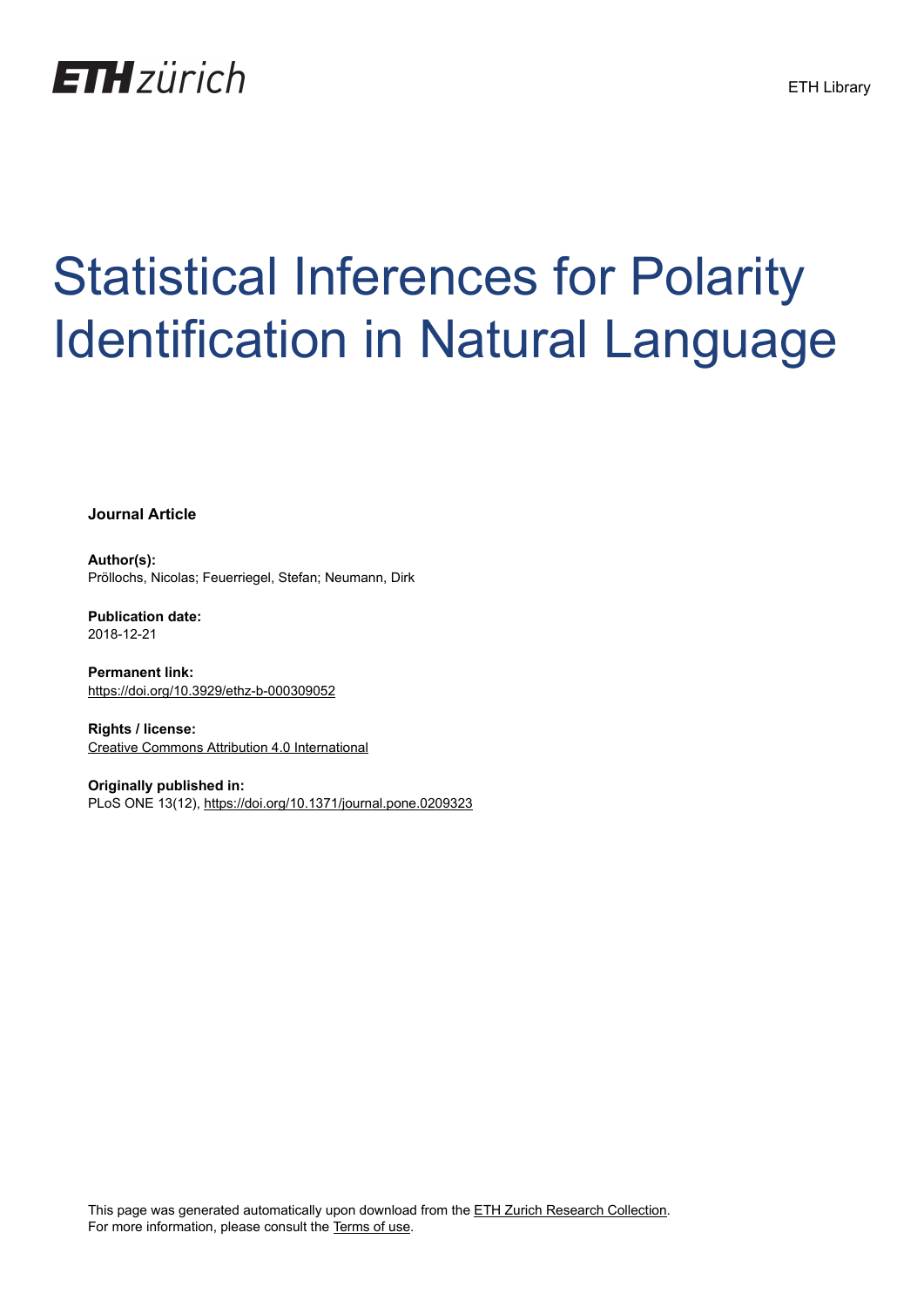

#### **G** OPEN ACCESS

**Citation:** Pröllochs N, Feuerriegel S, Neumann D (2018) Statistical inferences for polarity identification in natural language. PLoS ONE 13 (12): e0209323. [https://doi.org/10.1371/journal.](https://doi.org/10.1371/journal.pone.0209323) [pone.0209323](https://doi.org/10.1371/journal.pone.0209323)

**Editor:** Søren Wichmann, Leiden University, NETHERLANDS

**Received:** April 5, 2018

**Accepted:** December 4, 2018

**Published:** December 21, 2018

**Copyright:** © 2018 Pröllochs et al. This is an open access article distributed under the terms of the Creative Commons [Attribution](http://creativecommons.org/licenses/by/4.0/) License, which permits unrestricted use, distribution, and reproduction in any medium, provided the original author and source are credited.

**Data Availability Statement:** All relevant data is available from GitHub [\(https://github.com/](https://github.com/nproellochs/SentimentDictionaries) [nproellochs/SentimentDictionaries\)](https://github.com/nproellochs/SentimentDictionaries).

**Funding:** The authors received no specific funding for this work.

**Competing interests:** The authors have declared that no competing interests exist.

<span id="page-1-0"></span>RESEARCH ARTICLE

### Statistical inferences for polarity identification in natural language

#### $\frac{1}{2}$  **Nicolas**  $\frac{1}{2}$   $\frac{1}{2}$   $\frac{1}{2}$   $\frac{1}{2}$  **Stefan Feuerriegel** $\frac{1}{2}$   $\frac{2}{2}$  , Dirk Neumann $^3$

**1** Department of Engineering Science, University of Oxford, Oxford, United Kingdom, **2** Chair of Management Information Systems, ETH Zurich, Zurich, Switzerland, **3** Chair for Information Systems Research, University of Freiburg, Freiburg, Germany

\* nicolas.prollochs@eng.ox.ac.uk

#### Abstract

Information forms the basis for all human behavior, including the ubiquitous decision-making that people constantly perform in their every day lives. It is thus the mission of researchers to understand how humans process information to reach decisions. In order to facilitate this task, this work proposes LASSO regularization as a statistical tool to extract decisive words from textual content in order to study the reception of granular expressions in natural language. This differs from the usual use of the LASSO as a predictive model and, instead, yields highly interpretable statistical inferences between the occurrences of words and an outcome variable. Accordingly, the method suggests direct implications for the social sciences: it serves as a statistical procedure for generating domain-specific dictionaries as opposed to frequently employed heuristics. In addition, researchers can now identify text segments and word choices that are statistically decisive to authors or readers and, based on this knowledge, test hypotheses from behavioral research.

#### **Introduction**

The power of word choice and linguistic style is undisputed in the social sciences. For instance, linguistic style provides a means for deception [[1,](#page-19-0) [2\]](#page-19-0). Likewise, marketing professionals have long understood the value of choosing the right terms when advertising products. For example, the use of technical terms facilitates the success of print advertisements [\[3\]](#page-19-0). Similarly, the valence of messages helps to explain consumer behavior. Here, the use of more positive expressions in user- and marketer-generated content in social media has a clear impact on purchase decisions [\[4](#page-20-0)]. The subtleties of language also receive increasing attention in the financial domain. In a recent study, [[5\]](#page-20-0) manipulate the tone of corporate news in a randomized controlled experiment and find that subjects expect a higher future return from a given firm when reading an article skewed towards positive language.

Psychological research has found that negative terms, especially, are vital in forming impressions, perceptions and attributions [\[6\]](#page-20-0). For instance, subjects use more positive-emotion words in self-disclosures; yet negative-emotion words have a significantly greater impact on formed impressions [\[7\]](#page-20-0). Further works by Pennebaker and his colleagues shed light on the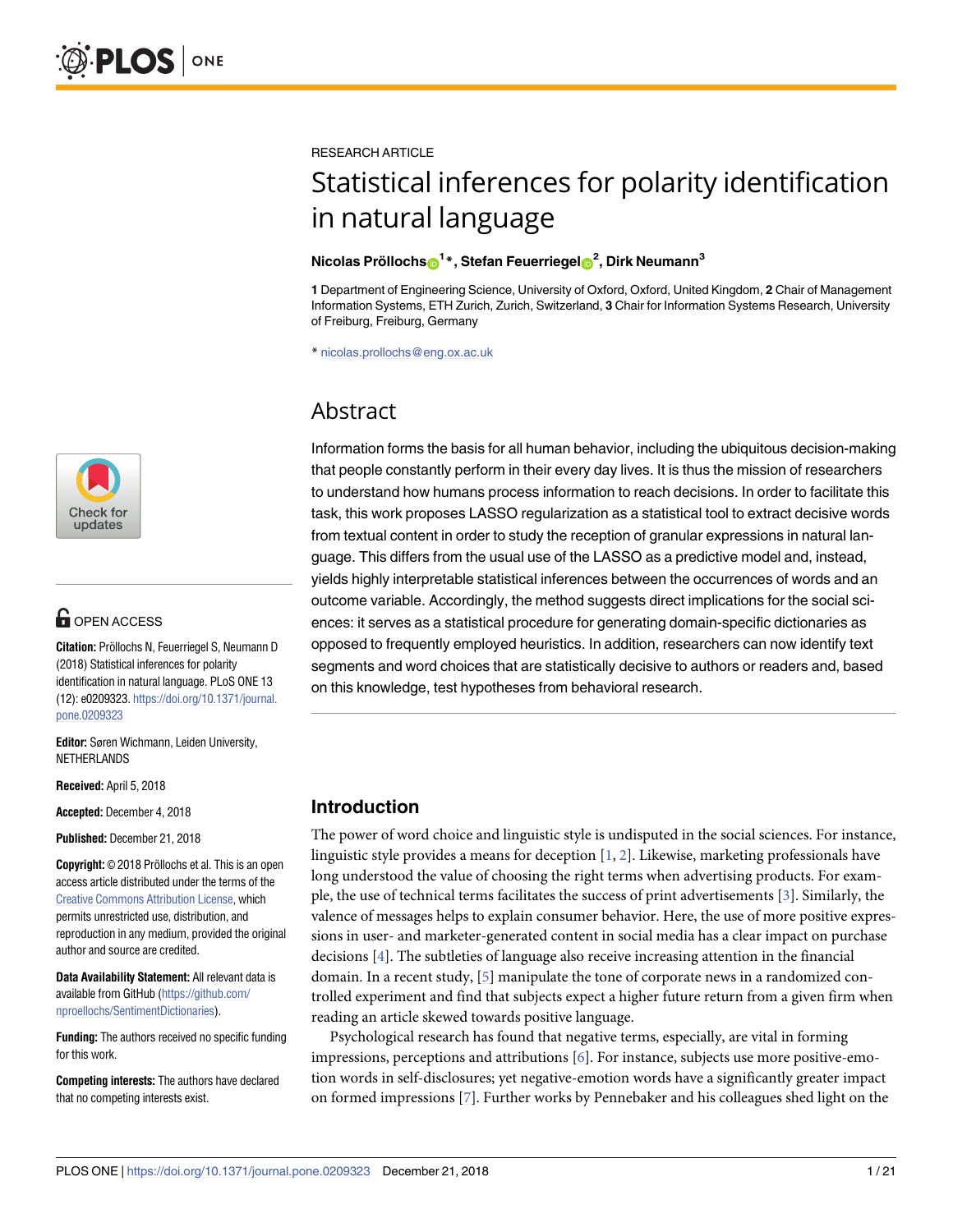<span id="page-2-0"></span>use of linguistic terms as psychological markers of personality and personal states [\[8\]](#page-20-0). As an illustrative example, linguistic style serves as a predictor of age, gender, mood, emotion and mental health. This and other findings stem from the calculation of the occurrences of certain, aggregated word categories (e. g. cognitive words, past tense, pronouns). However, though not all of the words are likely to be relevant, there is a scarcity of resources that identify the decisive entries within these categories.

While the above applications demonstrate the great importance and need for profound language understanding, the reception of individual words and their effects on human behavior remain subject to research [[8,](#page-20-0) [9,](#page-20-0) [10\]](#page-20-0). When studying the reception of natural language, researchers commonly utilize a document-level score that measures the overall perception of natural language, including negative wording, tone, sentiment, moods and emotions (e. g. [\[11,](#page-20-0) [12,](#page-20-0) [13](#page-20-0)]). However, this does not allow for a granular understanding of how individual pieces of information are perceived within narratives. In fact, understanding word choice, the perception of wording and the corresponding human responses present open questions for research, and especially in terms of rigorous statistical inferences [\[14\]](#page-20-0).

Related research in the area of social sciences commonly relies on manually selected dictionaries (e. g. [[15](#page-20-0), [16](#page-20-0), [17](#page-20-0)]). Prevalent examples are the Harvard IV psychological dictionary from the General Inquirer software or Linguistic Inquiry and Word Count (LIWC). These contain lists of words that classify terms as either positive or negative based on human judgments, which makes them prone to severe drawbacks. Foremost, the word lists are selected *ex ante* based on subjective opinions of their authors. They thus can be neither comprehensive nor as precise as statistical rigor. Furthermore among these is the fact that the labor-intensive process of their construction prevents dictionaries from being tailored to arbitrary domain-specific applications. Moreover, dictionaries rarely discriminate between different levels of positivity (or negativity), since the underlying words are merely grouped into two classes of positive and negative expressions without further weighting.

To overcome the previous shortcomings, this paper proposes a novel approach that utilizes LASSO regularization to extract words that are statistically decisive based on an outcome variable. Examples include ordinal ratings on review portals, which summarize the connotation of user-generated comments, or the stock market reaction, which assesses investors' perceptions of financial materials. Our approach specifically builds upon these response variables as they mirror narrative content in an accurate and objective manner. Here we extend our previous work [\[18,](#page-20-0) [19\]](#page-20-0) and introduce statistical inferences to identify cues that convey a positive or negative polarity. At the same time, the analysis can be replicated for the prose of arbitrary applications in order to adapt to the domain-specific particularities.

This work immediately reveals manifold implications for social sciences and behavioral research: first, our approach offers a tailored means by which to study the perception of language and word choice through the eyes of readers and authors with statistical rigor. The results are highly interpretable and serve as an input to further hypothesis tests. After all, this contributes to behavioral research by addressing the crucial question of how textual information impacts individual behavior and decision-making.

The remainder of this paper is organized as follows. Section 2 provides background literature concerning the reception of natural language, which necessitates a statistical approach to measure the response to word choice. As a remedy, we present our LASSO-based methodology in Section 3. Subsequently, Section 4 demonstrates the value of this approach with examples from recommender systems and finance. Section 5 then provides thorough comparisons, followed by Section 6 with implications for behavioral hypothesis testing. Section 7 discusses the advantages and limitations of our method and provides detailed implications for both theory and practice.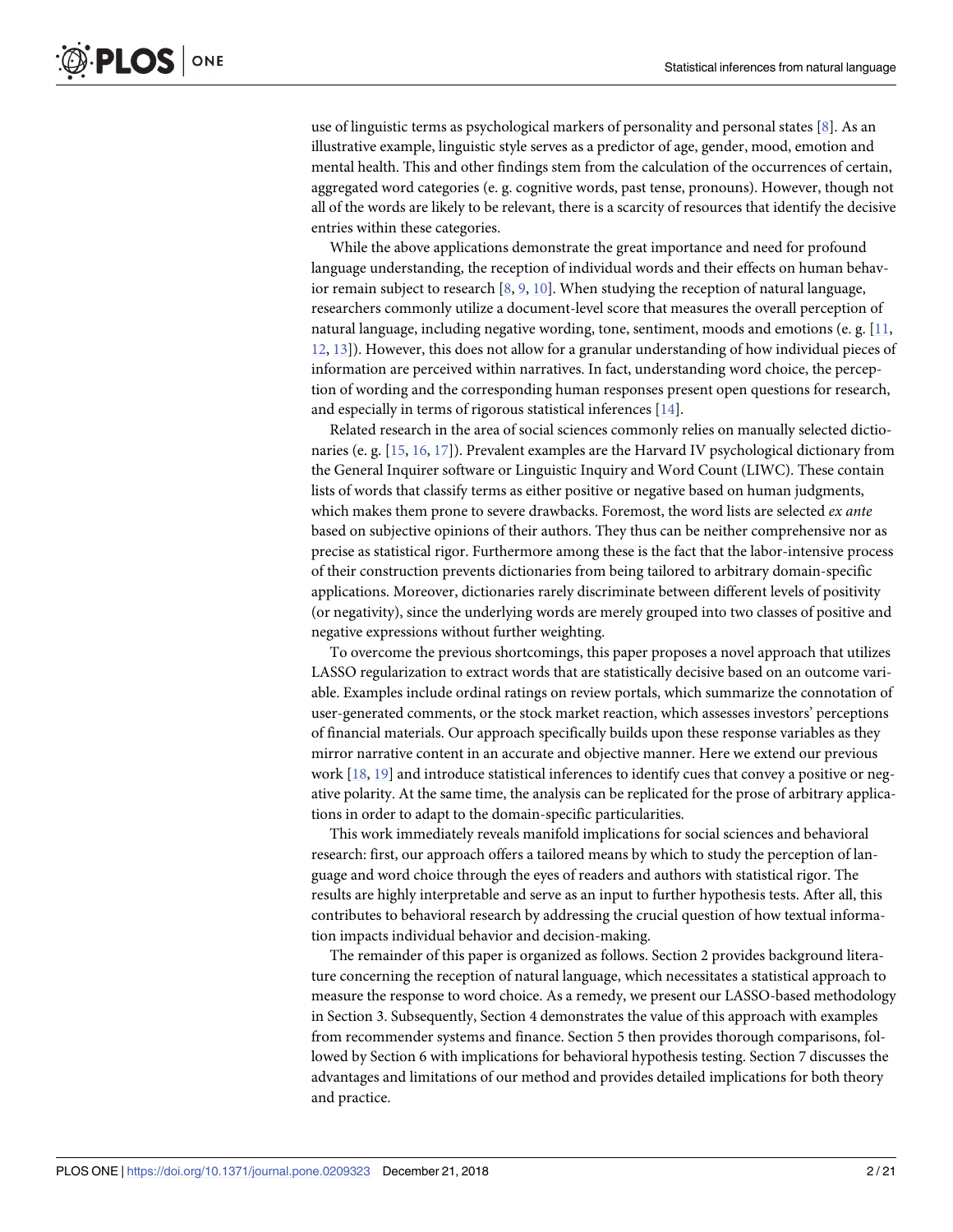#### <span id="page-3-0"></span>**Backgrounds**

This section posits that extracting statistically relevant terms based on a decision variable is both an innovative and relevant research question to the social sciences. Therefore, we review previous works and methods concerned with measuring the reaction to word choice. We also outline how our approach differs from opinion mining, which gives a lever to measure subjective information in narrative content.

#### **Relationship to opinion mining**

Drawing inferences regarding how wording relates to a decision variable is closely related to the concept known as sentiment analysis or opinion mining. It refers to the use of natural language processing as a way to extract subjective information from narrative content. The underlying methods aim at measuring the semantic orientation (i. e. the positivity and negativity) of the overall text, or with respect to a particular topic or aspect  $[20]$  $[20]$  $[20]$ . The result is then either a continuous sentiment score or else a classification as positive or negative. The surveys in [\[12\]](#page-20-0) and [[21](#page-20-0)] provide a comprehensive, domain-independent overview of common methodological choices. These techniques can primarily be grouped into two categories, namely, approaches utilizing pre-defined dictionaries or machine learning.

The former, dictionary-based approaches, mainly serve explanatory purposes, especially when a response variable is not present. They extract subjective information from the occurrences of pre-defined polarity words, which are selected ex ante based on the intuition of experts. This creates an approach that is not only straightforward, but also produces reliable and interpretable results in various applications (e. g. [[22](#page-20-0), [23](#page-20-0)]). Previous research has devised several variants with different scopes and objectives (cf. next section for an overview). These dictionaries can be combined with linguistic rules that specifically account for linguistic modifiers that signal, for instance, uncertainty or activation [\[10\]](#page-20-0).

Machine learning methodologies utilize a baseline variable to train a predictive model, which is later applied to unseen documents where it should predict the semantic orientation. Previous research has tested various models, including support vector machines and artificial neural networks, that typically take (transformed) word frequencies as input (e. g. [\[21,](#page-20-0) [24\]](#page-20-0)). As a result, machine learning often achieves a high predictive accuracy but might suffer from overfitting. In addition, it remains a black-box with low interpretability and hardly any insights into its reasoning.

The above approaches target applications in which whole texts are classified according to their semantic orientation. Thereby, sentiment analysis either serves explanatory or predictive purposes, which have both become prevalent in behavioral research. These methods work at document level (or aspect level); however, they cannot draw statistical inferences at word level, which is the goal of research aimed at understanding the reception of word choice at a granular level.

#### **Overview of common dictionaries**

Gaining insights into the subtle differences between word choice requires methods that analyze narrative content at a granular level. Therefore, a common strategy is to build upon manually selected dictionaries from previous research. In this vein, humans label terms as either positive and negative or, alternatively, according to other semantic, syntactic or psychological categories. [Table](#page-4-0) 1 provides an overview of prevalent dictionaries in behavioral research. For example, the Harvard IV dictionary from the General Inquirer software comprises various psychological categories beyond positive and negative valence: e. g. emotions, strength, or overstatement. LIWC was designed to identify emotion-laden writing but also measures linguistic style based on expressions that were individually assigned to over 70 linguistic dimensions by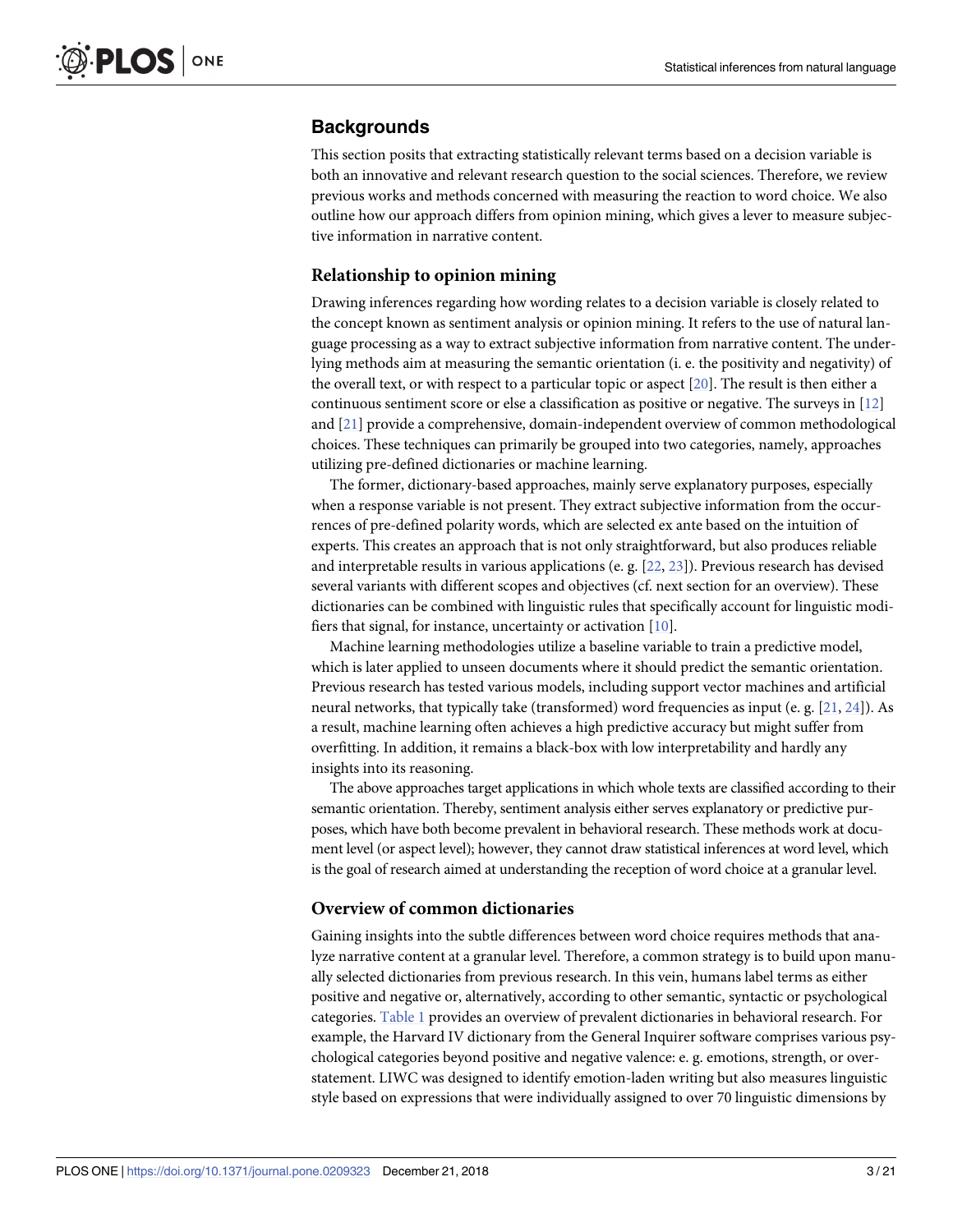| Dictionary            | Size   | Categories                                                                                         | Domain          | <b>Selection Process</b>                                                 | Polarity<br>Levels                        | <b>Notes</b>                                                             |
|-----------------------|--------|----------------------------------------------------------------------------------------------------|-----------------|--------------------------------------------------------------------------|-------------------------------------------|--------------------------------------------------------------------------|
| Diction               | 10,000 | 35 linguistic categories (e. g. optimism,<br>satisfaction, praise, blame, denial)                  | Politics        | Expert judgment                                                          | Binary                                    | Accessible for purchase via<br>the Diction software for text<br>analysis |
| Harvard IV            | 4206   | 15 linguistic categories (e. g. polarity,<br>motivation, pleasure, pain, cognitive<br>orientation) | Psychology      | Expert judgment                                                          | Binary                                    | Shipped in General Inquirer                                              |
| <b>LIWC</b>           | 4500   | 64 linguistic dimensions (e. g. polarity,<br>part-of-speech, cognitive and<br>psychological words) | Psychology      | Independent judges                                                       | Binary                                    | Accessible for purchase from<br>the LIWC text analysis<br>software       |
| Loughran-<br>McDonald | 2709   | Polarity (positive, negative)                                                                      | Finance         | Manual selection procedure                                               | Based on 2of12inf dictionary<br>Binary    |                                                                          |
| <b>ODAP</b>           | 6789   | Polarity (positive, negative)                                                                      | General         | Heuristic based on co-<br>occurences to positive/negative<br>seed words  | Binary                                    | Synset of WordNet                                                        |
| SentiStrength         | 763    | Positivity, negativity                                                                             | Social<br>media | Human judgment                                                           | Derived from LIWC<br>Continuous<br>rating |                                                                          |
| SentiWordNet<br>3.0   | 28,431 | Positivity, negativity, neutrality                                                                 | General         | Heuristic based on co-<br>occurrences to positive/negative<br>seed words | Continuous<br>rating                      | Based on 86,994 terms from<br>WordNet                                    |

#### <span id="page-4-0"></span>**[Table](#page-3-0) 1. Common dictionaries in behavioral research.**

<https://doi.org/10.1371/journal.pone.0209323.t001>

independent judges. Other dictionaries are devoted to domain-specific applications, such as the Loughran-McDonald dictionary, which consists of polarity terms found in earnings reports. With the exception of SentiStrength, SentiWordNet and QDAP, the dictionaries usually cannot differentiate between different degrees of polarity among words.

In order to computerize the construction of dictionaries, researchers have devised various rule-based approaches and heuristics, which are frequently refereed to as dictionary generation or lexicon creation. On the one hand, several algorithms follow a semi-supervised approach that considers word embeddings, similarity or co-occurrences between terms. For instance, SentiWordNet, as well as QDAP, starts with a small set of seed words labeled as positive or negative, based on which neighboring terms are classified [[25](#page-20-0)]. On the other hand, some algorithms base their classifications on a response variable (the gold standard). This sounds similar to our statistical procedure, but they then propose the use of heuristics to label words depending on their appearances in documents rated with a high or low gold standard. The underlying heuristics adapt concepts from information retrieval, such as information gain, pointwise mutual information and  $\chi^2$ -based selection (e. g. [\[26\]](#page-20-0)). The heuristics aim at differentiating varying degrees of sentiment strength; however, they lack statistical justification, which impairs the possibility of drawing any reliable inferences.

In addition to the above shortcomings, only a small portion of the content of the dictionaries in Table 1 overlaps and some even contain contradictory entries. As a result, choosing the most suitable dictionary to facilitate an understanding of written information is challenging and any choice is likely to be imperfect. This is particularly relevant, since words often feature a highly domain-specific meaning. The above elaborations immediately reveal that there is no one "right" dictionary, and authors of  $[27]$  argue that the state-of-the-art methods for polarity scoring are subpar, which affects sentiment-related analysis and conclusions drawn from it.

#### **Statistical approaches for dictionary generation**

The objective of this work is to come up with a statistical procedure that deduces the true perception of explicit and implicit polarity terms. The few existing approaches entail several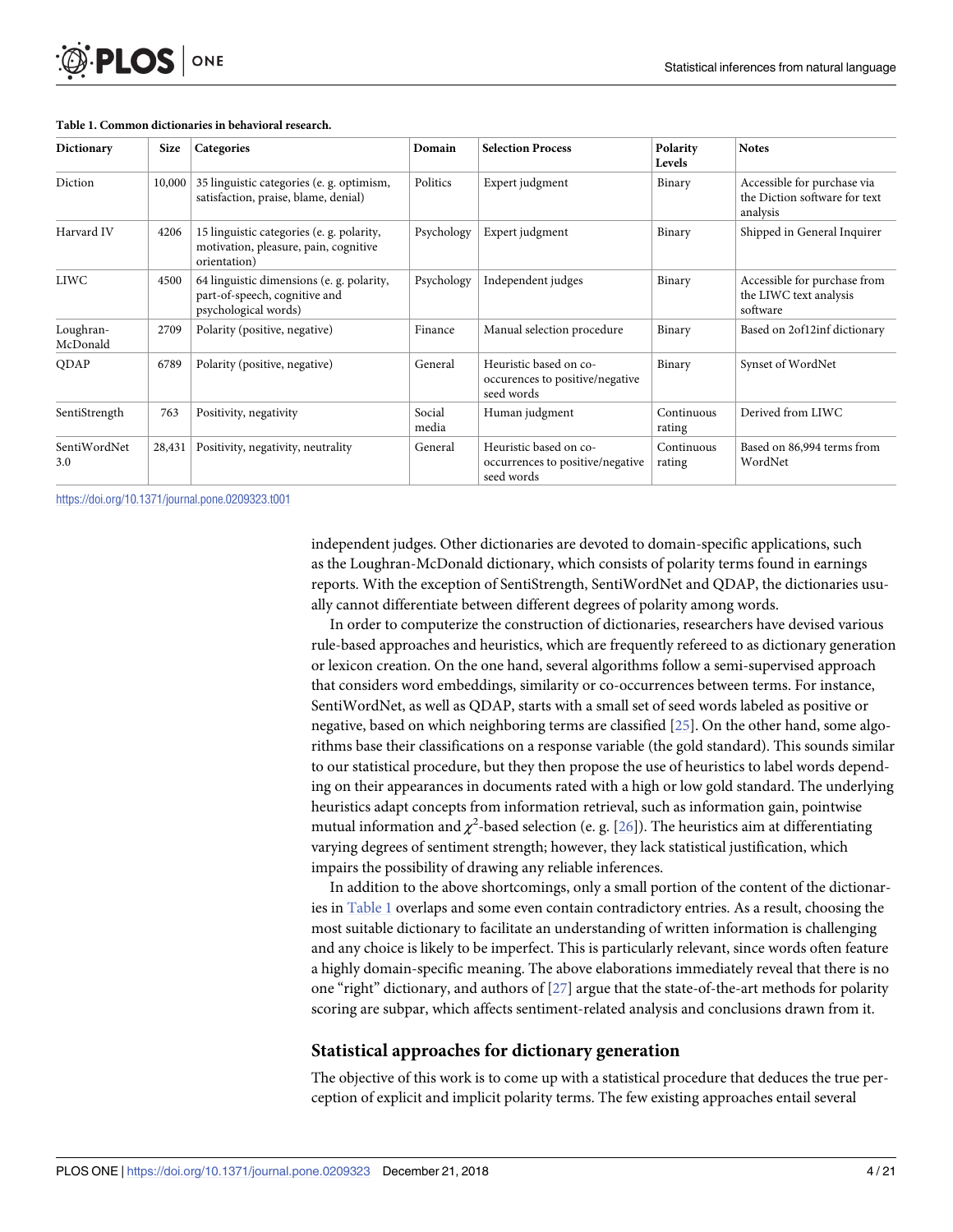<span id="page-5-0"></span>statistical deficiencies. [\[28\]](#page-21-0) count frequencies (tf-idf) of selected words and then insert them into an ordinary least squares estimation with a gold standard. However, this approach is subject to multicollinearity and, hence, the authors decided to restrict their analysis specifically to words that appear in the Loughran-McDonald finance-specific dictionary. [[29](#page-21-0)] and [\[30\]](#page-21-0) develop variants of multinomial regressions that can handle high-dimensional count data. However, both are limited to categorical outcome variables, which makes them infeasible in our setting. Furthermore, the multinomial regressions only work with absolute term frequencies, instead of using common weighting schemes from information retrieval (e. g. tf-idf), which are often regarded as more efficient. Lastly, the underlying dimension reductions return loadings in the reduced-space, which allows for the ranking of word polarities, but lacks direct statistical interpretation (e. g. standard errors).

We later draw upon the LASSO as a procedure for extracting decisive variables. This method has been applied to textual input, but merely in predictive settings, where it serves either as tool for weighting the salience of predictive features (e. g. [\[31\]](#page-21-0)) or black-box forecasts (e. g. [[32](#page-21-0)]). However, we adapt it for explaining outcomes *ex post*. To the best of our knowledge, it has not been combined with statistical confidence estimates or proposed as technique for measuring the reception of language. Beyond an earlier draft [\[18](#page-20-0)], the use of the LASSO has, in particular, been neither propagated as a tool for generating domain-specific dictionaries nor experimentally evaluated against manual dictionary annotations.

#### **Research gap**

Altogether, we see that the above research neglects to draw rigorous statistical inferences from a comparison between word choice and the regressands. As a remedy, we develop a regularization technique to select granular polarity expressions from documents that *statistically* elicit a positive or negative response. It even extracts terms that convey valence implicitly, helps to discriminate between subtle differences in polarity strength, and adapts to domain-specific particularities—all in order to enable an in-depth analysis of the relationship between language and decisions. This ultimately contributes a better understanding of human text processing.

Previous literature has pointed out the need for understanding the reception of natural language. Related works predominantly draw on manual and labor-intensive procedures in which human judgments are assumed to reflect the ground truth. The outcome of this process usually results in a set of positive and a set of negative cues, which one refers to collectively as a dictionary. However, there is no doubt that such a setup is error-prone as perceptions of individuals and experts are eminently subjective and thus biased. These dictionaries also entail further shortcomings. First, they usually struggle to capture domain-specific characteristics. For instance, a finance-specific dictionary cannot distinguish between language describing developments in the real estate market in comparison to the linguistic style of technology firms. In addition, most dictionaries also presuppose an equal importance across all words in the same polarity group and thus do not exhaust a continuous bandwidth of sentiment levels.

#### **Method development**

This section proposes a novel methodology by which to investigate the granular perception of natural language and to examine the textual cues that trigger decision-making. Our methodology comprises two stages, of which the first step performs several preprocessing operations to transform running text into a document-term matrix. The second step performs a variable selection to extract only the relevant terms. This essentially utilizes a LASSO regression, treating each document as an observation, while we use all words as explanatory factors explaining an exogenous response variable. We have released our method publicly in the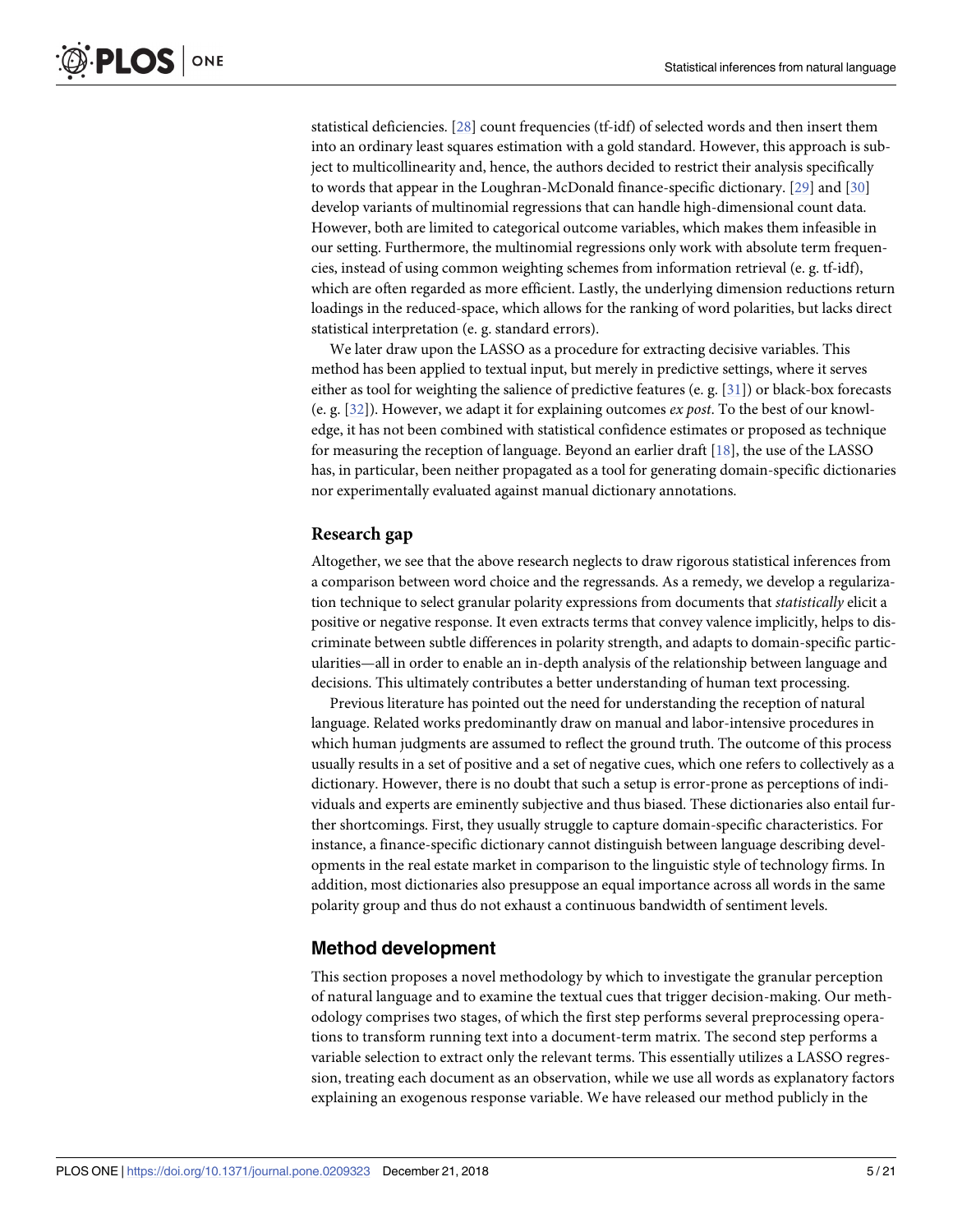<span id="page-6-0"></span>form of an R package. The package *SentimentAnalysis* is available for download via CRAN: [https://cran.r-project.org/package=SentimentAnalysis.](https://cran.r-project.org/package=SentimentAnalysis)

#### **Preprocessing of natural language**

The preprocessing phase transforms the running text into a structured format that allows for further calculations. This includes a myriad of standard routines from natural language processing (cf. online appendix for details). For instance, we remove stop words without a deeper meaning and truncate inflected words to their stems [[24](#page-20-0)].

We then obtain frequencies *xd*,*<sup>t</sup>* of how often term *t* occurs in document *d*. In order to focus only on the characteristic terms in a document, we transform the frequencies  $x_{dt}$  by using a common weighting scheme from information retrieval, namely, the term frequency-inverse docu-ment frequency or tf-idf for short [\[24](#page-20-0)]. Thereby, the raw frequency  $x_{d,t}$  is weighted by the ratio of the total number of documents divided by the number of documents that contain the term *t*, i. e.

$$
\hat{x}_{d,t} = tf \cdot idf(t, d, D) = tf(t, d) \cdot idf(t, D) = x_{d,t} \log \frac{|D|}{|\{d \in D \mid t \in d\}|},\tag{1}
$$

given a corpus, *D*, of documents. We have also tested different variants of using the raw term frequencies as part of our robustness checks; however, these result in a slightly lower goodness-offit and thus yield inferior prediction performance in both datasets.

#### **Model specification**

Let y denote the gold standard that measures our response variable of interest. We now construct a linear model where the number of occurrences of individual words explains the response variable. That is, we specify a linear model

$$
\mathbf{y} = \beta_0 + \sum_{t=1}^n \beta_t \hat{\mathbf{x}}_t + \boldsymbol{\varepsilon}
$$
 (2)

to quantify the effect of words  $\hat{\bm{x}}_t = \left[\hat{x}_{1,t}, \dots, \hat{x}_{|D|,t}\right]^T$  for  $t = 1, \dots, n$  on the dependent variable  $y$ with error term  $\varepsilon$ . In addition, we standardize the word variables  $\hat{x}$ , in order to facilitate comparison between coefficients. The estimated coefficients  $\beta_0$ , . . .,  $\beta_n$  then gauge the effect of words on that gold standard.

Estimating the above model is not trivial, since the appearance of words is likely to be highly correlated, i. e.  $|\text{cor}(\hat{\bm{x}}_i, \hat{\bm{x}}_j)| \gg 0$  for  $i \neq j$ . This raises serious issues of multicollinearity and, consequently, the ordinary least squares (OLS) estimator can be misleading. Moreover, it also results in low predictive power [[33](#page-21-0)] and entails limited interpretability when facing a large number of variables [[34](#page-21-0)].

In order to overcome these statistical challenges, we perform regularization via the least absolute shrinkage operator (LASSO). Regularization can serve as a viable alternative to OLS when the number of regressors is large and highly correlated. As our main contribution to the existing body of literature on this topic, we propagate the application of this regularization approach to word frequencies in order to infer decisive words and interpret them statistically. Alternative estimators entails disadvantages, since, for instance, ridge regression and elastic net perform no variable selection and can thus not benefit from parsimonious models.

#### **Reasoning behind regularization**

Theory from natural language builds upon Zipf's law according to which word counts follow a power law distribution [\[24\]](#page-20-0). It further suggests that certain words have a potentially large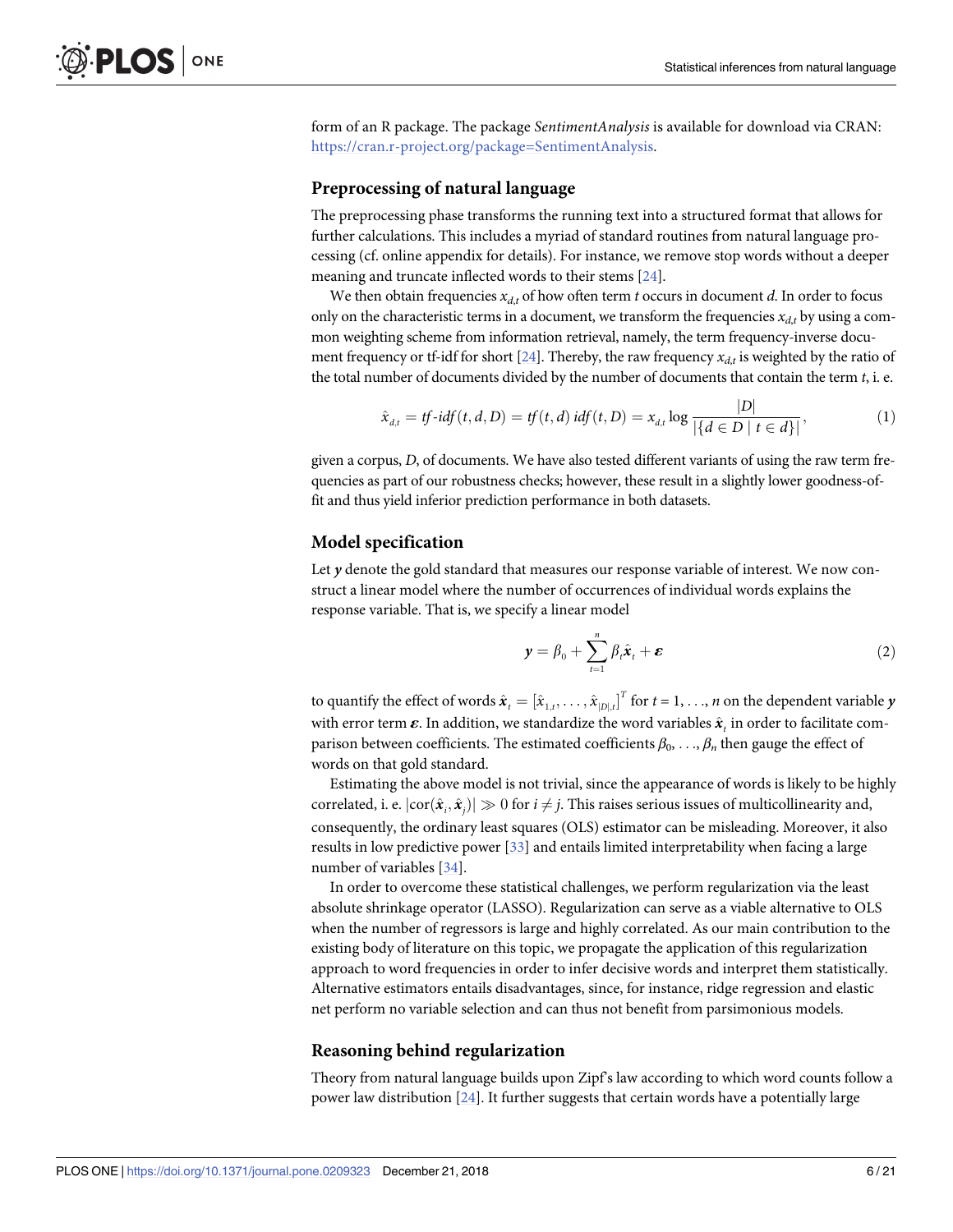<span id="page-7-0"></span>impact, while a high number elicit only a marginal response [\[35\]](#page-21-0). To conduct an analysis focusing on those relevant words, we need a mathematical mechanism that extracts terms deemed important. To this end, regularization is a common tool for implicit variable selection and has recently gained considerable traction in data science [[36](#page-21-0)]. A common choice is the LASSO [[33](#page-21-0), [34](#page-21-0), [37](#page-21-0)], since it identifies covariates that fit the data best, while simultaneously shrinking some coefficients to zero.

The LASSO entails several properties that makes its use beneficial for estimating our model. First of all, the LASSO automatically identifies decisive variables in a linear model. It thus chooses a subset of variables and filters out non-informative model terms. In our setting, this allows us to discard words that are statistically not relevant with respect to the exogenous variable. This property of variable selection leads to parsimonious and more interpretable models. At the same time, the LASSO mitigates the issue of multicollinearity, which is present when estimating the model via ordinary least squares. Additionally, by finding a reasonable trade-off between bias and variance, it solves the problem of overfitting, which occurs if the model complexity is too high [\[33,](#page-21-0) [34,](#page-21-0) [37\]](#page-21-0).

The LASSO can be identically formalized both as an OLS estimator with an additional regularization parameter or as Bayesian model with a specific prior distribution. The LASSO has recently been extended by significance tests [\[38\]](#page-21-0). Alternatively, one can utilize standard errors from the Post-LASSO procedure [\[39\]](#page-21-0).

On the whole, the LASSO specifically enables us to treat each distinct word from a corpus as a potential regressor. Its use, together with the standard errors, thereby introduces statistical inferences to natural language on a word-by-word level.

#### **Statistical inferences from word choice**

The LASSO incorporates an additional regularization term that penalizes non-zero coefficients [\[33,](#page-21-0) [34,](#page-21-0) [37\]](#page-21-0), given by a minimization problem

$$
\boldsymbol{\beta}_{\text{LASSO}} = \underset{\beta_0,\dots,\beta_n}{\arg\min} \sum_{i=1}^{|D|} \left[ y_i - \beta_0 - \sum_{t=1}^n \beta_t \hat{x}_{d,t} \right]^2 \text{ s.t. } \sum_{t=1}^n |\beta_t| \leq \lambda \tag{3}
$$

with a suitable tuning parameter  $\lambda$ . The magnitude of the regression coefficients measures the perception of individual words statistically.

Because of the *L*1-penalty, the LASSO typically produces estimates in which some of the coefficients are set exactly to zero and, thereby, performs an implicit feature selection. In practice, the parameter  $\lambda$  is selected using cross-validation to find a value that minimizes the error on the hold-out set. Afterwards, we re-fit the model with that specific  $\lambda$  using all the observations in order to determine its coefficients. Our standard errors stem from the Post-LASSO, and allow us to make statistical tests that correspond to the use of specific words.

As a result, our procedure identifies statistically relevant words, while the corresponding coefficients measure their polarity. One major benefit of our approach is that it overcomes the problem of ex ante selected words. Hence, we no longer run the risk of labeling words for subjective reasons or on the basis of erroneous knowledge, since all outcomes measure the influence of words on the dependent variable with statistical validation.

#### **Empirical results**

This section evaluates our method with two studies from different domains: (I) we investigate the role of word choice in recommender systems by extracting opinionated terms from usergenerated reviews. (II) We further study the impact on stock markets of the wording in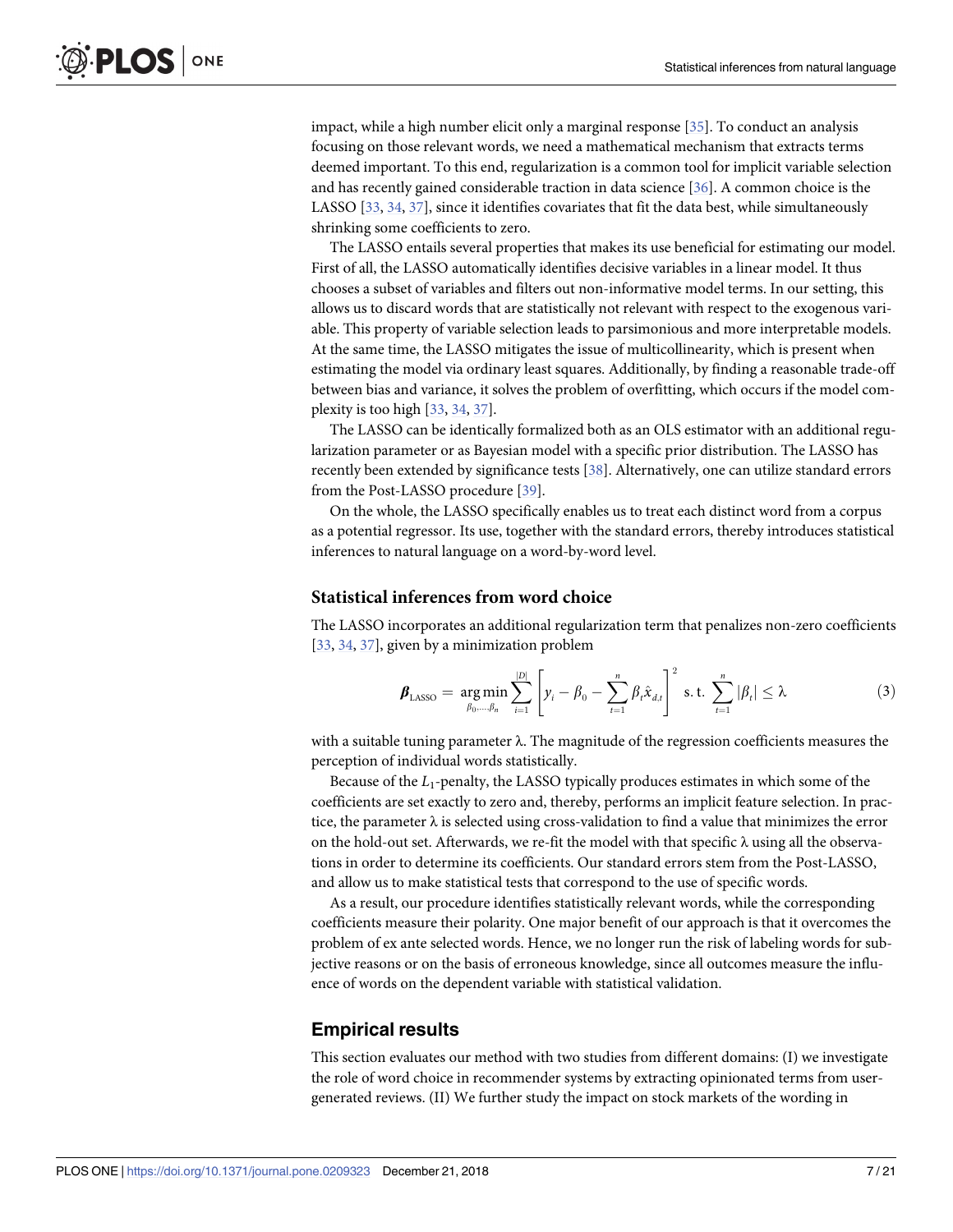<span id="page-8-0"></span>financial disclosures. Subsequently, we compare the resulting word lists to the manuallyselected dictionaries from previous research and show how our method can be used with higher-order word combinations to incorporate context. For all websites exploited for the collection of data, we complied with the terms of service.

#### **Study I: Opinionated terms in user-generated reviews**

**Corpus with reviews.** The first study demonstrates the added value of our approach in the domain of recommender systems, where we automatically infer terms that convey opinions. Professionals from marketing can exploit these expressions to gain insights into how people judge products or services. In related research, movie reviews represent a popular choice when it comes to studying opinion mining (e. g. [\[40\]](#page-21-0)). Among the reasons is that movie reviews pose a particularly difficult challenge, since they often contain a mixture of feedback, critique and summaries of movie scenes. For example, positive reviews still refer to some unpleasant scenes and negative reviews to pleasant ones. We utilize a free and publicly available corpus of 5006 movie reviews from the Internet Movie Database (IMDb), each annotated with an overall rating. The scaled dataset is available from [http://www.cs.cornell.edu/people/pabo/movie-review](http://www.cs.cornell.edu/people/pabo/movie-review-data/)[data/](http://www.cs.cornell.edu/people/pabo/movie-review-data/). All reviews are written by four different authors and preprocessed, e. g. by removing explicit rating indicators [[40](#page-21-0)].

**Statistical inferences for polarity word scoring.** We now extract opinionated terms from the movie reviews. The corpus contains a total number of 1195 word stems after preprocessing. Our methodology results in a final model with 549 (47.21%) statistically relevant terms. Out of these, 294 terms feature a positive and 255 a negative connotation. Unsurprisingly, the coefficients are generally small as a single word does not flip the whole meaning of the document but merely of a sentence. We report the top 15 expressions with the highest and lowest coefficients in [Table](#page-9-0) 2. The table lists stems instead of complete words due to stemming being part of the preprocessing. We additionally calculate standard errors via the Post-LASSO [\[39\]](#page-21-0).

[Table](#page-9-0) 2 renders it possible to precisely discriminate different levels of positive and negative polarity strength. Many of the listed terms seem plausible and might be used independent of the context of a movie review, such as *perfect* or *bad*. These words frequently appear in sentences, such as "*the story is perfect*" or "*this is just a bad film*". In addition, we observe a large number of words that are specific to the domain of motion pictures. This includes terms, such as *recommend* and *long*, that, for instance, occur in sentences such as "*the movie was too long*". However, other terms, such as *war* (coefficient of 0.0041) or *crime* (coefficient of 0.0004) appear unexpected at first glance. A potential reason is that these words are often related to certain actions and scenes that appeal to the audience and are—on average—more positively perceived than other parts in the plot.

Furthermore, [Table](#page-9-0) 2 states, in percentage, how often each word occurs in reviews with positive or negative ratings. For instance, the term *best* appears in 65% of all positive reviews and *brilliant* in 73% of the cases. Yet the pure number of appearances is misleading: the term *best* amounts to a much higher coefficient of 0.0571 compared to 0.0480, thereby indicating that it expresses a more positive sentiment. We note here again that both the response variables, as well as our regressors, are standardized for easier comparisons.

Our model features a relatively high explanatory power with an adjusted  $R^2$  amounting to 0.5668. We also see clear indications of multicollinearity in the model prior to performing variable selection, since 18 (1.51%) out of all the variance inflation factors exceed the critical threshold of 4, hence, making regularization a vital ingredient of our procedure.

[Table](#page-9-0) 2 also compares the inferred polarity score to expert judgments. Evidently, there is a considerable number of opinionated terms that are not covered by dictionary word lists. Among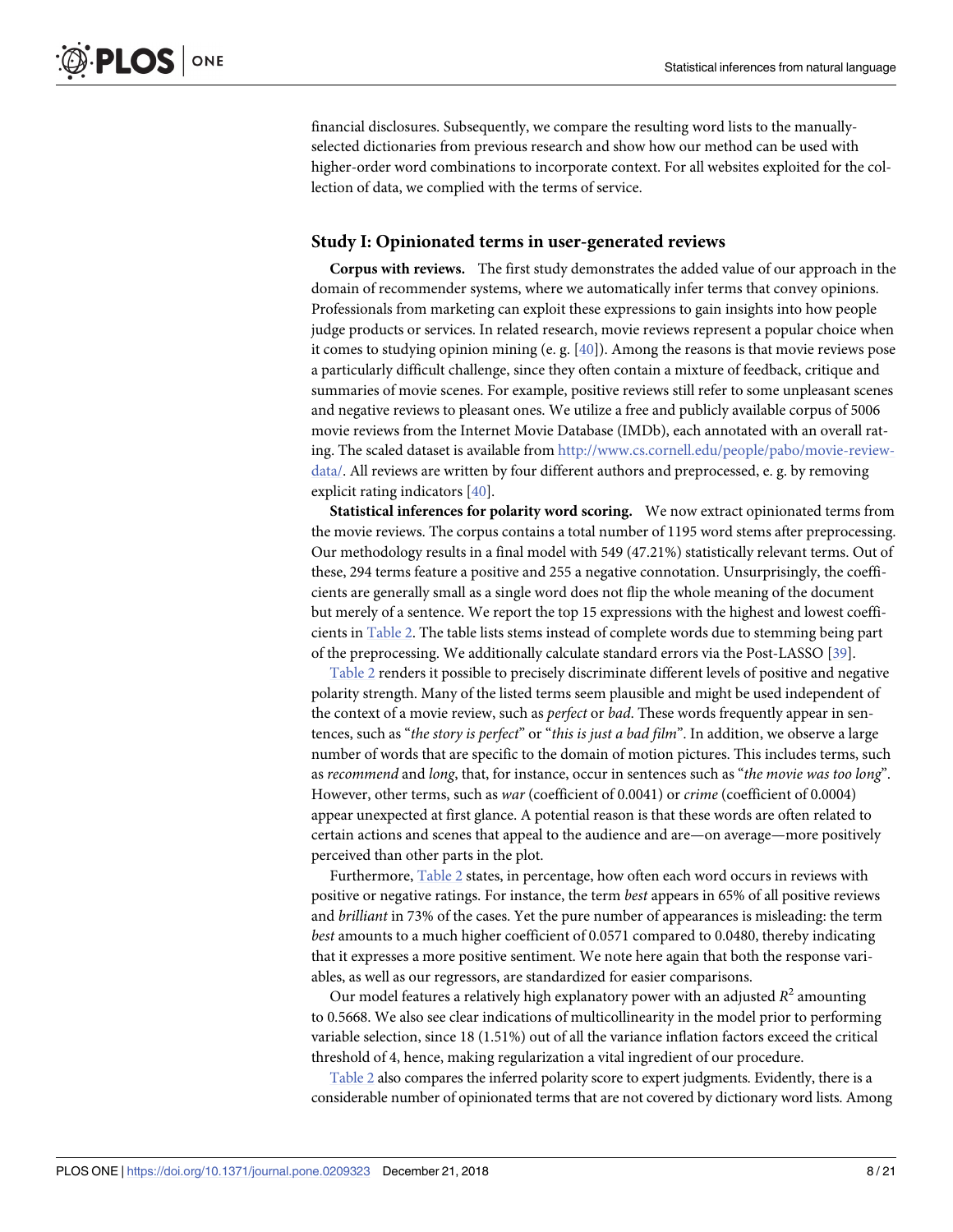## <span id="page-9-0"></span>**PLOS** ONE

#### **[Table](#page-8-0) 2. Empirical results of top 15 opinionated terms in movie reviews.**

| <b>Word Stem</b> | Coef.     | <b>Stand. Error</b><br>(Post-LASSO) | Relative<br>Freq. (%)      | Positive<br>Doc. (%) | Negative<br>Doc. (%) | Harvard<br>IV |
|------------------|-----------|-------------------------------------|----------------------------|----------------------|----------------------|---------------|
|                  |           |                                     | POSITIVE TERMS (TOP 15)    |                      |                      |               |
| great            | 0.0709    | 0.0098                              | 31.58                      | 66.29                | 33.71                | $\oplus$      |
| perfect          | 0.0707    | 0.0096                              | 19.18                      | 74.17                | 25.83                | $\oplus$      |
| excel            | 0.0572    | 0.0156                              | 19.68                      | 64.57                | 35.43                | $\oplus$      |
| best             | 0.0571    | 0.0098                              | 47.16                      | 64.59                | 35.41                | $\oplus$      |
| life             | 0.0551    | 0.0102                              | 49.82                      | 63.79                | 36.21                |               |
| delight          | 0.0515    | 0.0098                              | 10.69                      | 76.82                | 23.18                | $\oplus$      |
| brilliant        | 0.0480    | 0.0095                              | 7.19                       | 73.06                | 26.94                | $\oplus$      |
| intens           | 0.0469    | 0.0097                              | 9.27                       | 74.35                | 25.65                |               |
| uniqu            | 0.0416    | 0.0098                              | 8.39                       | 73.81                | 26.19                | $\oplus$      |
| recommend        | 0.0393    | 0.0138                              | 18.57                      | 59.78                | 40.22                |               |
| marvel           | 0.0390    | 0.0096                              | 5.19                       | 79.62                | 20.38                | $\oplus$      |
| hilari           | 0.0373    | 0.0096                              | 6.97                       | 75.64                | 24.36                | $\oplus$      |
| $_{\rm easi}$    | 0.0353    | 0.0095                              | 15.46                      | 70.67                | 29.33                | $\oplus$      |
| matur            | 0.0347    | 0.0102                              | 10.49                      | 74.67                | 25.33                | $\oplus$      |
| fascin           | 0.0346    | 0.0099                              | 10.59                      | 77.74                | 22.26                | $\oplus$      |
|                  |           |                                     | NEGATIVE TERMS (BOTTOM 15) |                      |                      |               |
| bad              | $-0.1124$ | 0.0103                              | 34.50                      | 47.60                | 52.40                | $\ominus$     |
| worst            | $-0.1011$ | 0.0132                              | 16.26                      | 52.21                | 47.79                | $\ominus$     |
| wast             | $-0.0762$ | 0.0144                              | 19.28                      | 52.54                | 47.46                | $\ominus$     |
| review           | $-0.0741$ | 0.0169                              | 53.28                      | 51.48                | 48.52                |               |
| suppos           | $-0.0699$ | 0.0097                              | 15.66                      | 41.07                | 58.93                |               |
| least            | $-0.0672$ | 0.0097                              | 22.67                      | 47.58                | 52.42                |               |
| movi             | $-0.0671$ | 0.0130                              | 84.66                      | 56.06                | 43.94                |               |
| cinematograph    | $-0.0538$ | 0.0151                              | 21.17                      | 44.81                | 55.19                |               |
| flat             | $-0.0526$ | 0.0096                              | 6.31                       | 35.44                | 64.56                |               |
| unfortun         | $-0.0512$ | 0.0102                              | 14.12                      | 43.42                | 56.58                | $\ominus$     |
| dull             | $-0.0483$ | 0.0096                              | 5.43                       | 32.72                | 67.28                | $\ominus$     |
| bore             | $-0.0483$ | 0.0097                              | 8.21                       | 37.23                | 62.77                | $\ominus$     |
| denni            | $-0.0468$ | 0.0236                              | 23.33                      | 42.21                | 57.79                |               |
| lack             | $-0.0450$ | 0.0097                              | 16.48                      | 48.61                | 51.39                | $\ominus$     |
| wors             | $-0.0442$ | 0.0097                              | 7.11                       | 38.48                | 61.52                | $\ominus$     |

*Notes:* This table reports the extracted terms that convey a particularly positive or negative sentiment in movie reviews. Top: the 15 most positive word stems, together with their estimated coefficient. Standard errors are calculated via the Post-LASSO [[39](#page-21-0)]. Bottom: the 15 most negative word stems. In addition, we provide the relative frequency within the corpus, as well as the ratio of positive and negative documents that contain each word. The last column show the overlap with the Harvard IV psychological dictionary. The symbol "�" indicates terms that appear in the positive word list and "�" in the negative word list of this dictionary. The complete list with all 549 stems is given in the supplementary materials.

<https://doi.org/10.1371/journal.pone.0209323.t002>

the 15 most positive words, for example, only 12 have found their way in the Harvard IV psychological dictionary, whereas this is true for only 8 of the 15 most negative terms. We later detail the overlap for the complete list of terms in Section 5, finding only a minor consensus of 40.44%. This stems from the fact that authors commonly utilize implicit polarity words to express their opinions, which are not included in psychological dictionaries. This highlights the shortcomings of human dictionaries and provides strong evidence that authors convey their message by utilizing different and highly domain-specific wording to communicate their opinion.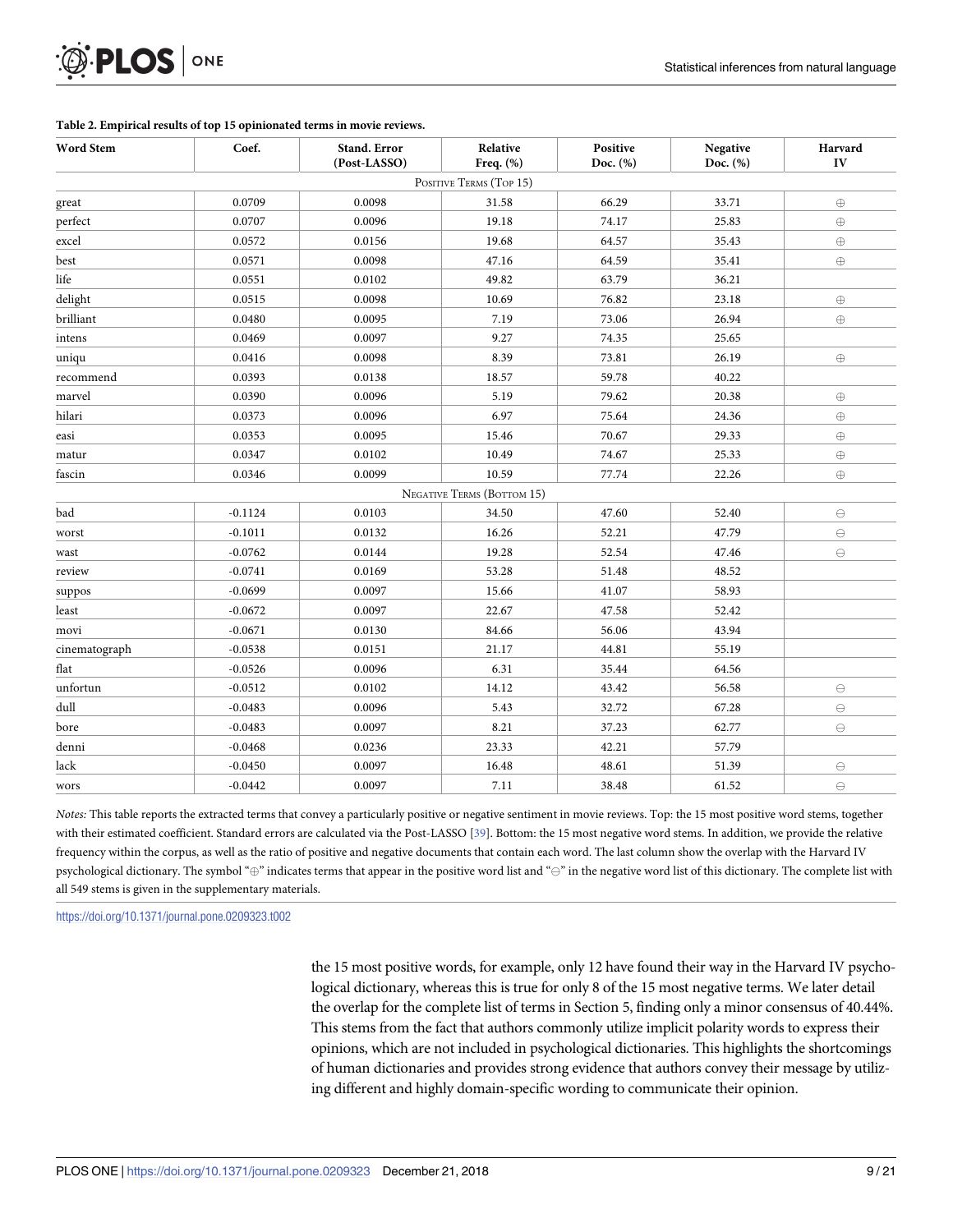#### <span id="page-10-0"></span>**Study II: Impact of wording on financial markets**

**Financial corpus.** Our second study demonstrates the reception of language in regulatory Form 8-K filings from the United States. These inform investors about important corporate events, such as management changes, the departure of directors, bankruptcy, layoffs, and other events deemed significant. Form 8-K filings are publicly accessible and quality-checked by the Securities and Exchange Commission (SEC) to ensure that the content meets formal requirements. These reports are of high relevance for the stock market and communicate very informative material [[41](#page-21-0)]; this suggests a strong relationship between their content and market responses.

Our filings (including amendments) span the years 2004 to 2013, originating from the EDGAR website of the SEC. The complete sample consists of 901,133 filings, which then undergo several filtering steps. First, we select only filings from firms whose stocks were publicly traded on the New York Stock Exchange (NYSE). Second, in order to gain information about the stock market reaction, we remove filings for which we are not able to match the SEC CIK numbers to Thomson Reuters Datastream (from which all financial data is retrieved). Consistent with prior research, we exclude filings that contain fewer that 200 words and penny stocks below \$5 per share [\[42\]](#page-21-0). These filtering steps then result in a final corpus of 76,717 filings.

We measure the stock market reaction subsequent to a disclosure by the abnormal return of the corresponding company, since it corrects the nominal return for concurrent market movements. In short, we implement a market model that assumes a stable linear relation between market return and normal return. We model the market return using a stock market index, namely, the NYSE Composite Index, along with an event window of 10 trading days prior to the disclosure. The supplementary materials provide a thorough explanation of this approach.

**Statistical inferences for word reception.** We now report the cues that are relevant for the decision-making of investors when reading financial materials. Our approach selects a total of 172 statistically relevant terms, out of 1724 entries in the preprocessed corpus, i. e. 9.98%. Out of this subset, 82 entries are linked to a positive stock market response, 90 word stems to a decreasing firm valuation. Such a relatively small subset of decisive terms is in line with the suggestion from Zipf's law  $[24, 35]$  $[24, 35]$  $[24, 35]$ . We observe generally smaller coefficients as compared to our first study with movie reviews. This is not an unexpected result, since the average length of financial filings (3473 words) is higher than that of reviews (1066 words). Hence, the proportional influence of a single word as measured by the magnitude of its coefficient is smaller. [Table](#page-11-0) 3 reports the 15 words with the highest and lowest coefficients based on our procedure, for which we again provide only stemmed words due to our preprocessing. As before, we additionally calculate standard errors via the Post-LASSO. The complete list is provided in the supplements.

Similarly to the previous corpus, we observe several terms that are specific to the given domain of financial reporting, e. g. *improv*, *strong payrol* and *lower*. These words crop up, for instance, in sentences such as "*the strong business development was sustainably confirmed*". In contrast, we also find unexpected outcomes, which appear predominantly in the negative list. Examples include *although* (standardized coefficient of -0.0036) and *however* (standardized coefficient of -0.0015). Most likely, these cues convey uncertainty, attenuate other statements or overturn earlier expectations.

Overall, the current model features a lower explanatory power when compared to the previous model based on user-generated reviews. We expected such an outcome, since previous work has found that very few variables can predict stock returns in efficient markets [\[23\]](#page-20-0). In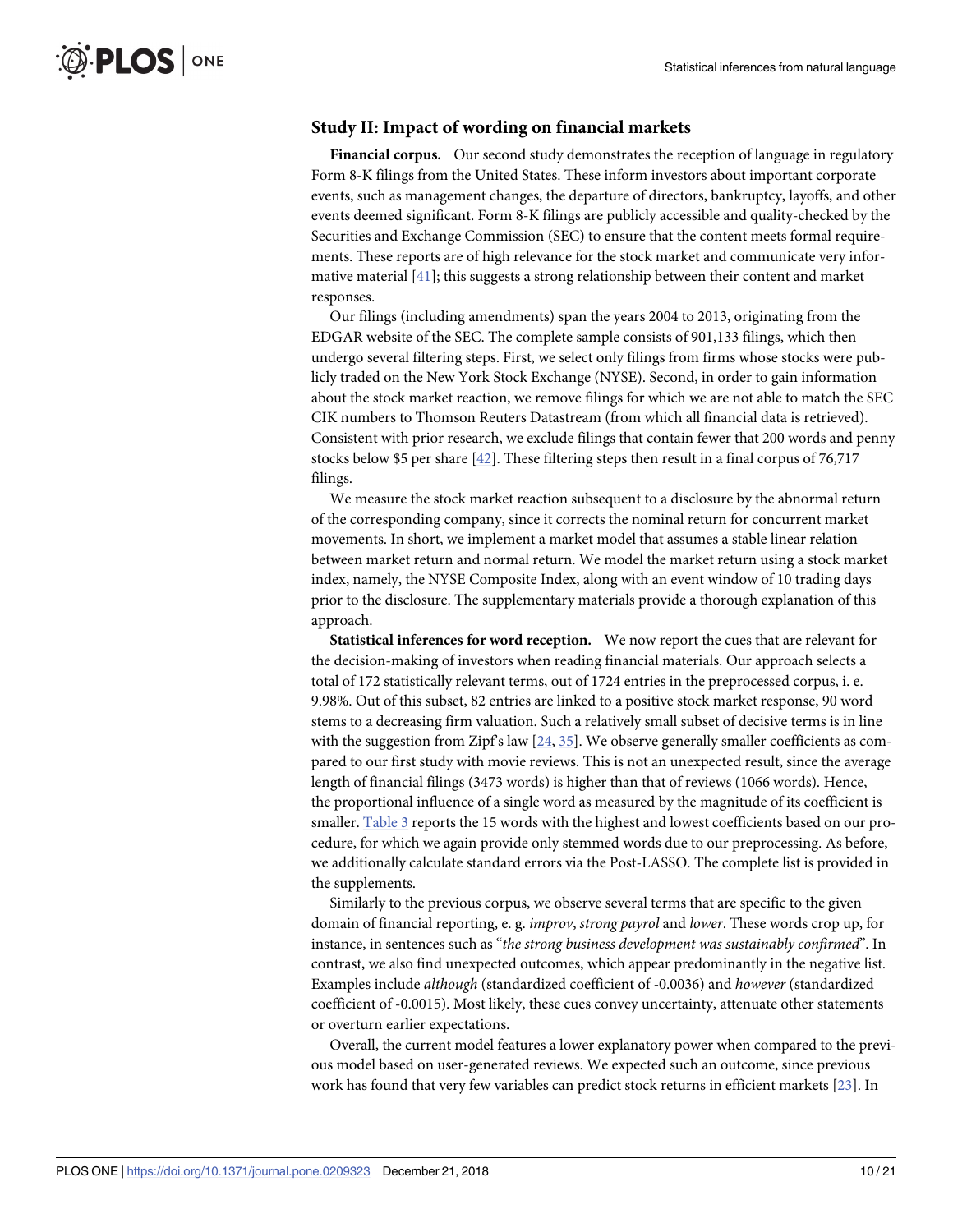#### <span id="page-11-0"></span>**[Table](#page-10-0) 3. Empirical results of top 15 polarity expressions in financial filings.**

| <b>Word Stem</b> | Coef.     | Stand. Error<br>(Post-LASSO) | Relative<br>Freq. (%)      | Positive<br>Doc. (%) | Negative<br>Doc. (%) | Harvard<br>IV | Loughran-<br>McDonald |
|------------------|-----------|------------------------------|----------------------------|----------------------|----------------------|---------------|-----------------------|
|                  |           |                              | POSITIVE TERMS (TOP 15)    |                      |                      |               |                       |
| improv           | 0.0325    | 0.0045                       | 37.27                      | 49.70                | 50.30                | $\oplus$      | $\oplus$              |
| rais             | 0.0160    | 0.0038                       | 11.06                      | 51.17                | 48.83                | $\ominus$     |                       |
| strong           | 0.0144    | 0.0045                       | 28.41                      | 50.32                | 49.68                |               | $\oplus$              |
| increas          | 0.0113    | 0.0051                       | 60.51                      | 49.16                | 50.84                |               |                       |
| facil            | 0.0106    | 0.0039                       | 35.28                      | 49.29                | 50.71                |               |                       |
| waiver           | 0.0095    | 0.0039                       | 15.33                      | 48.33                | 51.67                |               |                       |
| stronger         | 0.0080    | 0.0039                       | 5.44                       | 50.58                | 49.42                |               | $\oplus$              |
| vacat            | 0.0076    | 0.0037                       | 5.58                       | 49.72                | 50.28                |               |                       |
| repurchas        | 0.0074    | 0.0039                       | 22.97                      | 50.03                | 49.97                |               |                       |
| favor            | 0.0073    | 0.0040                       | 25.45                      | 49.71                | 50.29                | $\oplus$      | $\oplus$              |
| consumm          | 0.0067    | 0.0040                       | 15.13                      | 48.43                | 51.57                | $\oplus$      |                       |
| annum            | 0.0056    | 0.0039                       | 9.2707                     | 48.00                | 52.00                |               |                       |
| avoid            | 0.0051    | 0.0037                       | 11.55                      | 48.82                | 51.18                | $\ominus$     |                       |
| payrol           | 0.0049    | 0.0037                       | 6.69                       | 49.32                | 50.68                |               |                       |
| middl            | 0.0046    | 0.0037                       | 5.16                       | 49.15                | 50.85                |               |                       |
|                  |           |                              | NEGATIVE TERMS (BOTTOM 15) |                      |                      |               |                       |
| declin           | $-0.0204$ | 0.0045                       | 23.59                      | 48.65                | 51.35                | $\ominus$     | $\ominus$             |
| negat            | $-0.0162$ | 0.0040                       | 20.03                      | 47.85                | 52.15                | $\ominus$     | $\ominus$             |
| lower            | $-0.0138$ | 0.0047                       | 27.27                      | 48.72                | 51.28                | $\ominus$     |                       |
| experienc        | $-0.0117$ | 0.0038                       | 12.17                      | 47.93                | 52.07                |               |                       |
| delay            | $-0.0091$ | 0.0038                       | 18.72                      | 47.65                | 52.35                | $\ominus$     | $\ominus$             |
| broad            | $-0.0063$ | 0.0038                       | 11.46                      | 48.22                | 51.78                |               |                       |
| advertis         | $-0.0056$ | 0.0042                       | 8.86                       | 48.35                | 51.65                |               |                       |
| project          | $-0.0055$ | 0.0041                       | 36.88                      | 48.84                | 51.16                |               |                       |
| pressur          | $-0.0055$ | 0.0038                       | 9.42                       | 48.96                | 51.04                |               |                       |
| now              | $-0.0054$ | 0.0040                       | 27.14                      | 48.80                | 51.20                |               |                       |
| challeng         | $-0.0054$ | 0.0039                       | 15.58                      | 48.41                | 51.59                | $\ominus$     | $\ominus$             |
| offer            | $-0.0052$ | 0.0045                       | 40.33                      | 48.76                | 51.24                | $\oplus$      |                       |
| depreci          | $-0.0051$ | 0.0052                       | 23.11                      | 48.59                | 51.41                | $\ominus$     |                       |
| $\mbox{impact}$  | $-0.0041$ | 0.0046                       | 39.79                      | 48.62                | 51.38                |               |                       |
| weak             | $-0.0039$ | 0.0038                       | 8.5841                     | 48.35                | 51.65                | $\ominus$     | $\ominus$             |

*Notes:* This table reports verbal expressions that convey positive and negative information in financial disclosures (Form 8-K filings). Top: 15 most positive word stems, together with their estimated coefficient. Standard errors are calculated via the Post-LASSO [\[39\]](#page-21-0). Bottom: the 15 most negative word stems. In addition, we provide the relative frequency in financial filings, as well as the ratio of documents with a positive or negative market response. The last columns shows the agreement between our statistical inferences and two common dictionaries based on human annotations, namely, the Harvard IV psychological and Loughran-McDonald finance-specific dictionary. The symbol " $\oplus$ " indicates terms that appear in the respective positive word list, " $\ominus$ " in the negative one. The complete table with all 172 entries is given in the supplements.

<https://doi.org/10.1371/journal.pone.0209323.t003>

addition, we see again strong evidence of multicollinearity, since 24 (1.39%) of the variance inflation factors in the full model before variable selection exceed the critical threshold of 4. This stresses once more the need for regularization in our approach.

In addition, Table 3 compares the inferred polarity scores to the classifications from psychological and finance-specific dictionaries. As suggested by [[35](#page-21-0)], we observe that dictionary labels deviate extensively from the true perception of stock market investors. From the 15 most positive words, only 5 words are also contained in the Harvard IV psychological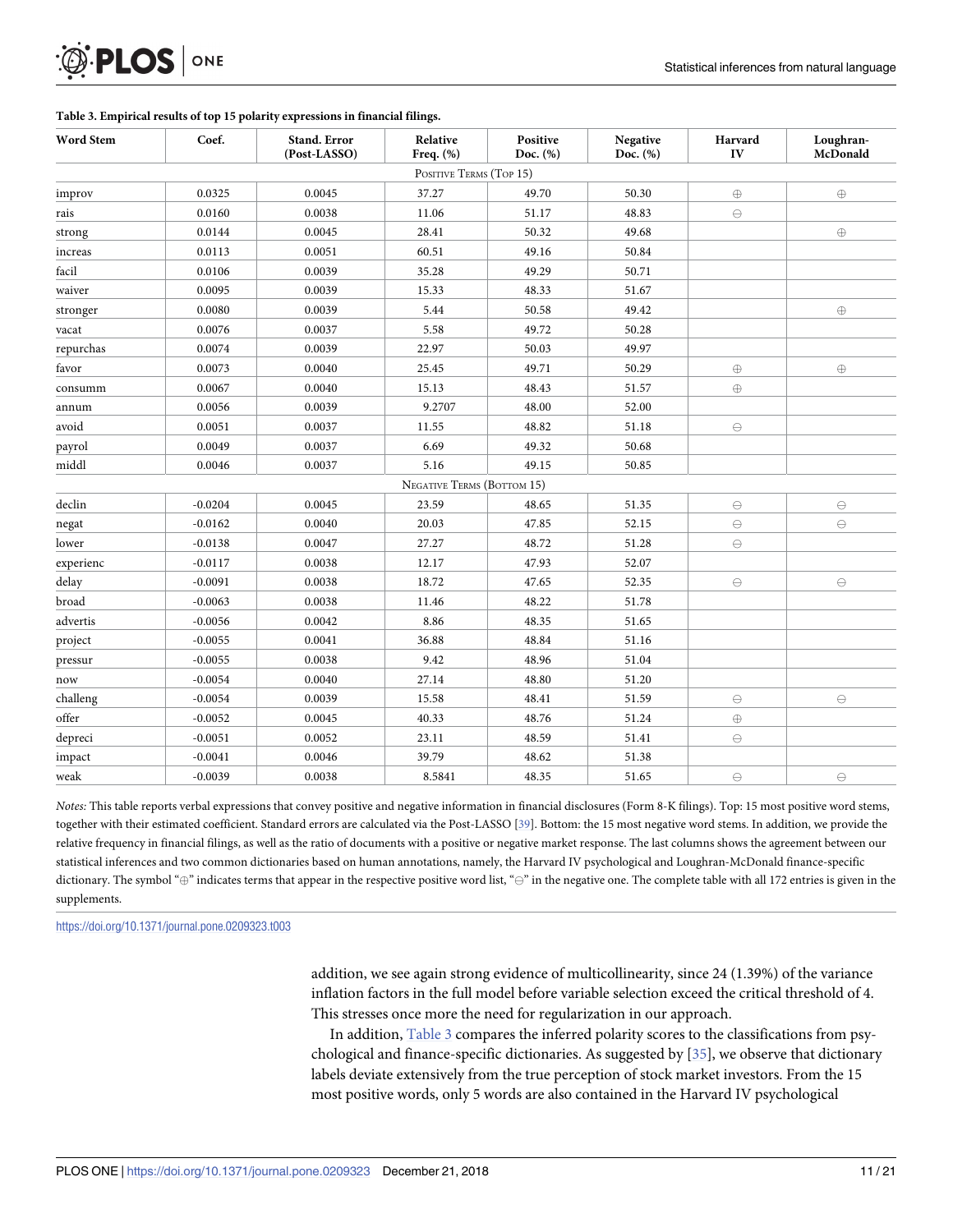|                   | <b>Size</b> | <b>Overlapping Terms</b> |                               | <b>Consensus Classification</b> |              | Correlation  | Reliability |
|-------------------|-------------|--------------------------|-------------------------------|---------------------------------|--------------|--------------|-------------|
|                   |             | Count                    | Share                         | Count                           | <b>Share</b> |              |             |
|                   |             |                          | <b>STUDY I: MOVIE REVIEWS</b> |                                 |              |              |             |
| Harvard IV        | 4206        | 222                      | 0.4044                        | 138                             | 0.6216       | $0.3236***$  | 0.2246      |
| Henry             | 190         | 26                       | 0.0474                        | 20                              | 0.7692       | $0.5593$ **  | 0.5446      |
| Loughran-McDonald | 2709        | 73                       | 0.1330                        | 45                              | 0.6164       | $0.4303$ *** | 0.2311      |
| SentiWordNet      | 28431       | 440                      | 0.8015                        | 246                             | 0.5591       | $0.2649$ *** | 0.1001      |
| QDAP              | 6789        | 176                      | 0.3206                        | 114                             | 0.6477       | $0.3638***$  | 0.2863      |
|                   |             |                          | STUDY II: FINANCIAL FILINGS   |                                 |              |              |             |
| Harvard IV        | 4206        | 55                       | 0.3198                        | 34                              | 0.6182       | $0.2742*$    | 0.2270      |
| Henry             | 190         | 21                       | 0.1221                        | 19                              | 0.9048       | $0.6333**$   | 0.8102      |
| Loughran-McDonald | 2709        | 20                       | 0.1163                        | 18                              | 0.9000       | $0.6433**$   | 0.8030      |
| SentiWordNet      | 28431       | 118                      | 0.6860                        | 69                              | 0.5847       | $0.2089*$    | 0.1715      |
| QDAP              | 6789        | 40                       | 0.2326                        | 28                              | 0.7000       | $0.4524$ **  | 0.3939      |

#### <span id="page-12-0"></span>**Table 4. Comparison of human classifications to statistical inferences.**

*Notes:* This table compares common, human-generated word lists to extracted terms based on our statistical inferences. We omitted LIWC and Diction, since these are commercial products with proprietary dictionaries. When computing correlation coefficients and reliability scores, we exclude non-overlapping terms and count binary dictionary entries with a negative label as -1 and positive ones as 1. Statistical significance levels are \*\*\*0.001, \*\*0.01, \*0.05. Reliability (i. e. the concordance with our statistical inferences) is measured in terms of Krippendorff's alpha coefficient [\[43\]](#page-21-0).

<https://doi.org/10.1371/journal.pone.0209323.t004>

dictionary, whereas this is true for 8 of the negative terms. Similarly, the Loughran-McDonald dictionary contains only 4 out of the 15 most positive words and 5 out of the 15 most negative words. A detailed comparison with other dictionaries is provided as part of our robustness checks in Section 5. Overall, this indicates that the human experts do not accurately judge the true reception of natural language in the financial domain.

#### **Comparison to dictionaries from human selection**

We now compare the results of our statistical inferences to the manually selected dictionaries from previous research. For this purpose, Table 4 details the number of overlapping terms and compares to what extent classifications agree. In addition, we present the inter-rater reliability (i. e. the concordance with our statistical inferences) in terms of Krippendorff's alpha coefficient [\[43\]](#page-21-0). Here, a reliability value of 1 indicates a perfect overlap between the classifications in positive and negative groups, whereas a value of 0 denotes that human dictionaries and our statistical inferences are statistically unrelated.

The results demonstrate that the ex ante selected dictionaries show only a small overlap with the word lists from our statistical procedure. In the case of movie reviews, only 222 out of 549 (i. e. 40.44%) extracted words have found their way into the Harvard IV dictionary that is frequently utilized in IS and behavioral research. Out of these, only 62.16% actually exhibit the same polarity direction. This is in line with our in-depth investigations, since many negative expressions from this dictionary feature a positive connotation in the context of movie evaluations. Psychological dictionaries classify words, such as such as *crime*, *force* or *war*, in the negative list, while, in film reviews, these often refer in a positive sense to the suspense in certain scenes. Unsurprisingly, we find the highest number of overlapping terms in the dictionary that includes the most entries, i. e. the SentiWordNet. However, this dictionary shows the lowest reliability (0.10) and correlation (0.26) with our statistical inferences. In contrast, the highest reliability (0.54) and correlation (0.56) is achieved by the Henry dictionary which, however, consists of a mere 190 entries, resulting in a minor overlap of 26 words.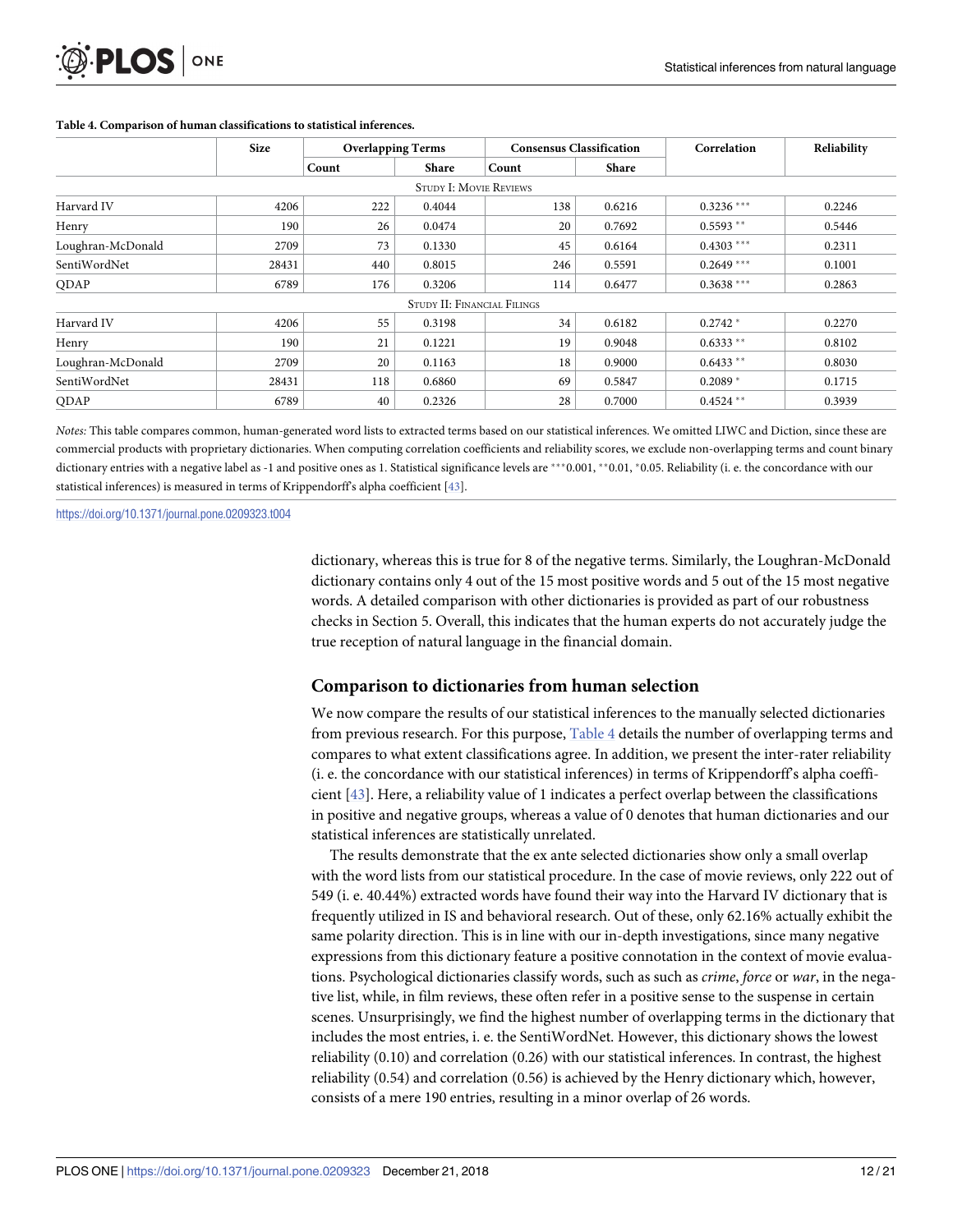<span id="page-13-0"></span>We observe similar results for our financial disclosures, where 55 out of 172 extracted words (i. e. 31.98%) also appear in the Harvard IV dictionary. Out of these, 61.82% feature the same direction. Overall, we find a correlation of 0.27 between the estimated coefficients and the binary Harvard IV dictionary (encoded as  $\pm 1$ ). Even the dictionaries that were specifically designed for financial reports reveal large deviations from the statistical inferences. We observe only a total number of 21 overlapping terms for the Henry dictionary, and 20 for the Loughran-McDonald dictionary. Nonetheless, compared to psychological dictionaries, we see that the finance-specific dictionaries are indeed more accurate in measuring the reception of words in financial disclosures. For example, the Loughran-McDonald dictionary shows a consensus classification of 90.48% and a correlation of 0.64 with our statistical inferences. Moreover, finance-specific dictionaries also yield the highest reliability. For example, the Henry dictionary shows a Krippendorff's alpha coefficient of 0.8102 (compared to e. g. 0.2270 for the Harvard IV).

[Table](#page-12-0) 4 identifies a consistent disagreement between human classification and statistical selection. Although most ex ante dictionaries feature a large volume of words, many statistically relevant terms are not included. In addition, overlapping terms show a relatively low correlation that is, in some cases, only significant at the 5% level. As a consequence, misclassification and the erroneous exclusion of words limit the suitability of ex ante dictionaries.

The aforementioned dictionaries have frequently been utilized also in predictive settings and we thus also compare the out-of-sample performance of the above dictionaries with our method. We briefly outline the results here, while we provide further statistics and elaboration in our supplementary materials. In short, our method outperforms all of the investigated dictionaries for both movie reviews and financial disclosures. In the case of movie reviews, the best performing dictionary (Harvard IV) results in a 90.66% higher mean squared error compared to the LASSO. We observe a similar pattern for financial disclosures. These results thus reinforce our previous finding that manually selected dictionaries deviate from true perception.

#### **Statistical inferences with word phrases**

Human-generated dictionaries commonly categorize only isolated words without incorporating any contextual information. However, the position of a word in a sentence is likely to contribute to the meaning and the overall interpretation. Consequently, related research attempts to work with higher-order word combinations, i. e. so-called *n*-grams. However, findings indicate mixed results regarding the extent to which their inclusion improves performance. Expert dictionaries refrain from labeling word pairs, since it requires considerable manual labor. Similarly, heuristics for dictionary creation are also rarely designed to process *n*-grams. This is in contrast to our statistical procedure, which works effortlessly with *n*-grams as the corresponding frequencies are simply inserted in the variable selection procedure. These benefits become particularly evident when considering the sheer number of input variables (2971 bigrams for financial filings and 1059 bigrams for movie reviews). Such large numbers of highly correlated predictors would imply serious overfitting issues for almost any type of statistical model without variable selection.

[Table](#page-14-0) 5 compares the results from using *n*-grams. First of all, we observe fewer relevant bigrams than unigrams. In the case of unigrams, our method extracts 549 relevant terms from the movie reviews and 172 from the financial corpus, while using bigrams results in a total number of 442 terms for movie reviews and 51 for financial filings. We provide the complete lists of extracted phrases in the supplementary materials due to space limitations, but summarize a few intriguing insights here. For instance, the bigram with the highest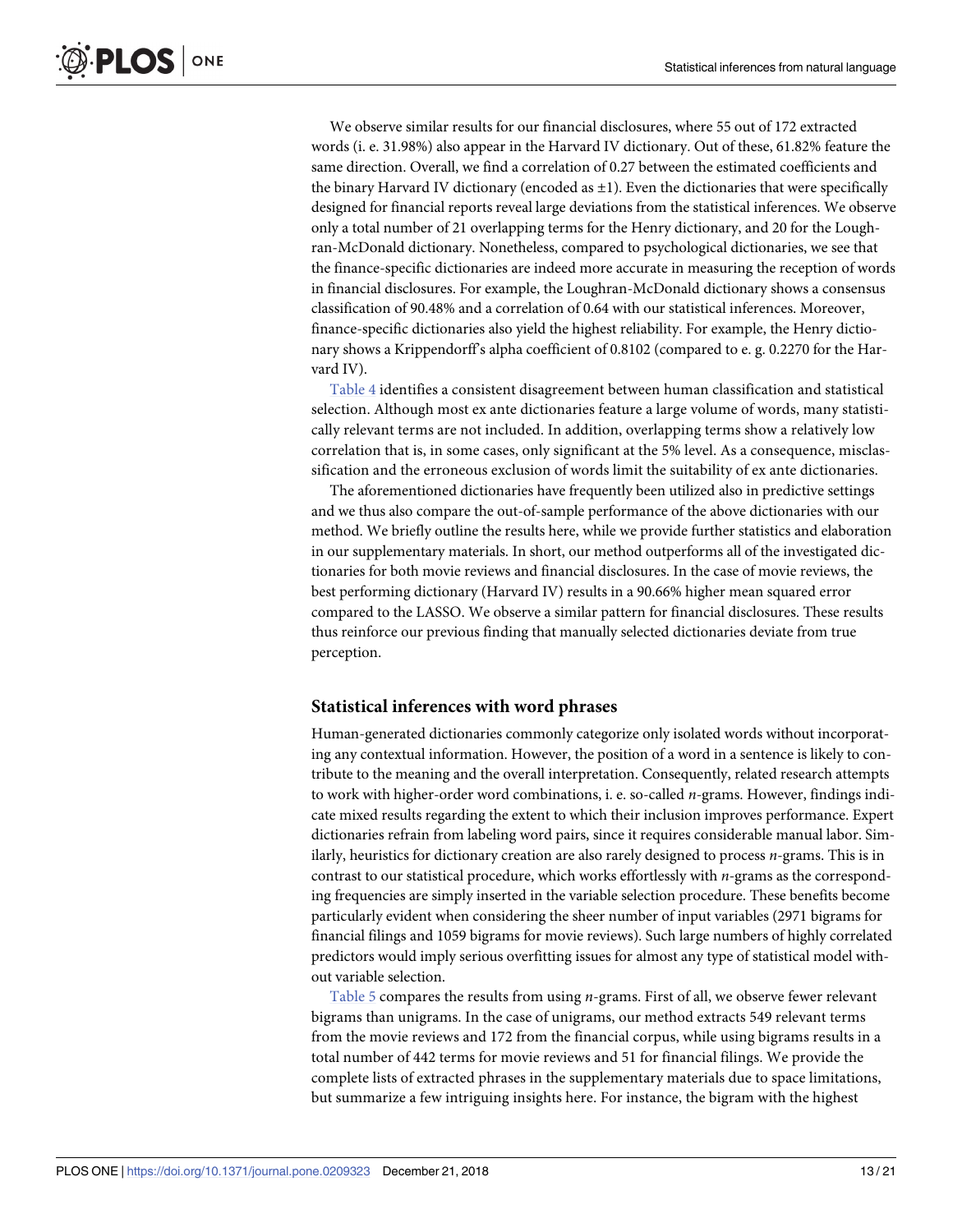<span id="page-14-0"></span>

|                                                      | STUDY I:<br><b>MOVIE REVIEWS</b> | <b>STUDY II:</b><br><b>FINANCIAL FILINGS</b> |
|------------------------------------------------------|----------------------------------|----------------------------------------------|
| <b>Bigrams</b>                                       |                                  |                                              |
| Regressors before regularization                     | 1059                             | 2971                                         |
| <b>Extracted terms</b>                               | 442.0000                         | 47.0000                                      |
| Ratio of extracted terms                             | 41.7400%                         | 1.5800%                                      |
| Positive terms                                       | 234                              | 19                                           |
| Negative terms                                       | 208                              | 28                                           |
| Ratio positive terms                                 | 52.9400%                         | 40.4300%                                     |
| Ratio negative terms                                 | 47.0600%                         | 59.5800%                                     |
| Adjusted $R^2$                                       | 0.3184                           | 0.0036                                       |
| Correlation between model estimate and gold standard | 0.6300                           | 0.0800                                       |
| Bigrams & unigrams                                   |                                  |                                              |
| Regressors before regularization                     | 2254                             | 4695                                         |
| <b>Extracted terms</b>                               | 798                              | 132                                          |
| Ratio of extracted terms                             | 35.4000%                         | 2.8110%                                      |
| Positive terms                                       | 394                              | 62                                           |
| Negative terms                                       | 404                              | 70                                           |
| Ratio positive terms                                 | 49.3700%                         | 46.9700%                                     |
| Ratio negative terms                                 | 50.6300%                         | 53.0300%                                     |
| Adjusted $R^2$                                       | 0.6126                           | 0.0072                                       |
| Correlation between model estimate and gold standard | 0.8300                           | 0.1100                                       |

#### **[Table](#page-13-0) 5. Summary statistics of statistical inferences with word tuples.**

*Notes:* The table compares our statistical inferences for different inputs, consisting of bigrams and the combination of unigrams and bigrams. These are evaluated in terms of goodness-of-fit and by comparing the number of selected entries. The complete lists of extracted variables and their coefficients are given in the supplements.

<https://doi.org/10.1371/journal.pone.0209323.t005>

positive coefficient in the review corpus is *best film*, while the most negative bigrams are *bad movie* and *waste time*.

According to Table 5, we also observe a drop in the adjusted  $R^2$  for both corpora. In the case of movie reviews, the adjusted  $R^2$  declines from 0.5668 for unigrams to 0.3184 for bigrams due to its penalty on the degrees-of-freedom. We observe a similar pattern for our financial corpus. Here, the adjusted  $R^2$  decreases from 0.0079 for unigrams to 0.0036 for bigrams. Finally, we also tested a configuration that incorporates both unigrams and bigrams. While this approach yields the highest fit for the review corpus, we observe a slightly inferior goodness-of-fit for the financial corpus. Altogether, this shows that our method is not limited to single terms, but also serves as an appropriate tool to study the influence of higher-order word combinations, and even phrases, on a response variable.

#### **Implications for hypothesis testing using natural language**

Our method presents also a valuable tool for analyzing behavioral research questions. This section demonstrates two applications that allow for the testing of hypotheses with focus on word choice.

#### **Placement of negative information in movie reviews**

We utilize our method to test where authors place negative statements in their reviews. Writers might start with negative thoughts, as suggested by the law of primacy in persuasion. On the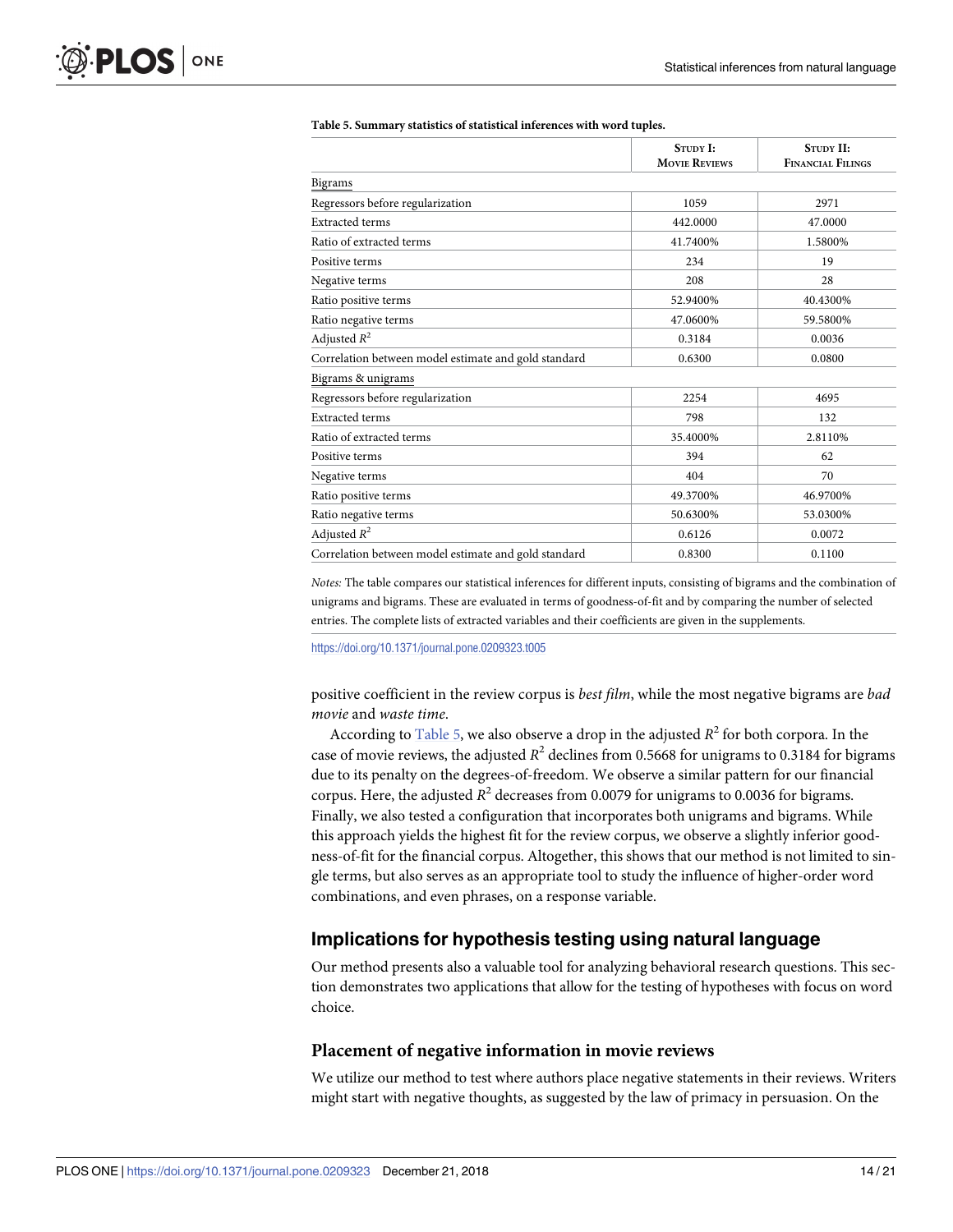|              | PANEL I:<br><b>ALL REVIEWS</b> |           |           | PANEL II:<br><b>POSITIVE RATING</b> |           |           | PANEL III:<br><b>NEGATIVE RATING</b> |           |           |
|--------------|--------------------------------|-----------|-----------|-------------------------------------|-----------|-----------|--------------------------------------|-----------|-----------|
|              | $\mu_1$                        | $\mu_2$   | $\mu$     | $\mu_1$                             | $\mu_2$   | $\mu$     | $\mu_1$                              | $\mu_2$   | $\mu$     |
| Mean         | 0.1025                         | 0.0578    | 0.1604    | 0.1626                              | 0.1402    | 0.3027    | $-0.0098$                            | $-0.0930$ | $-0.1028$ |
| Min.         | $-0.4159$                      | $-0.5922$ | $-0.8903$ | $-0.2020$                           | $-0.3977$ | $-0.2947$ | $-0.4159$                            | $-0.5922$ | $-0.8903$ |
| 25% Quantile | 0.0159                         | $-0.0517$ | $-0.0173$ | 0.0825                              | 0.0507    | 0.1539    | $-0.0729$                            | $-0.1639$ | $-0.2028$ |
| Median       | 0.0996                         | 0.0528    | 0.1476    | 0.1557                              | 0.1342    | 0.2896    | $-0.0021$                            | $-0.0849$ | $-0.0947$ |
| 75% Quantile | 0.1853                         | 0.1646    | 0.3331    | 0.2325                              | 0.2251    | 0.4302    | 0.0587                               | $-0.0178$ | $-0.0014$ |
| Max.         | 0.7336                         | 0.7655    | 1.3848    | 0.7336                              | 0.7655    | 1.3848    | 0.3624                               | 0.3322    | 0.3687    |
| Std. Dev.    | 0.1340                         | 0.1615    | 0.2569    | 0.1175                              | 0.1357    | 0.2066    | 0.1060                               | 0.1123    | 0.1604    |
| Skewness     | 0.1717                         | 0.1535    | 0.2202    | 0.4439                              | 0.3028    | 0.5058    | $-0.2684$                            | $-0.3898$ | $-0.3062$ |
| Kurtosis     | 0.6052                         | 0.2682    | 0.2204    | 0.6407                              | 0.5611    | 0.6167    | 0.5321                               | 0.7152    | 0.6622    |

#### <span id="page-15-0"></span>**Table 6. Summary statistics for hypothesis testing with movie reviews.**

*Notes:* Panel I compares the sentiment of the first ( $\mu_1$ ) and second half ( $\mu_2$ ) of movie reviews, as well as the overall sentiment  $\mu$ . The additional panels present the same statistics for reviews with positive (Panel II) or negative (Panel III) gold standard only.

<https://doi.org/10.1371/journal.pone.0209323.t006>

other hand, one might be inclined to instead utilize the regency effect, according to which arguments presented last garner more attention. Given the overall movie rating, we can evaluate where authors place negative information when composing movie reviews, i. e. do they generally introduce negative aspects at the beginning or rather at the end?

HYPOTHESIS: *Negative information is more likely to be placed at the end than at the beginning of a review.*

In order to test this hypothesis, we compute the sentiment of the first and second half of each review by summing over products of coefficient and weighted term frequency. We refer to them as  $\mu_1$  and  $\mu_2$  respectively. Summary statistics of  $\mu_1$ ,  $\mu_2$  and the document sentiment  $\mu$ are shown in the first panel of Table 6. In addition, we present the same statistics for reviews that are filtered for a positive (Panel II) or negative (Panel III) gold standard only. We then test the null hypotheses

| $H_0: \mu_1 < \mu_2$ | (law of primacy applied to negative content), and |
|----------------------|---------------------------------------------------|
| $H_0: \mu_1 > \mu_2$ | (regency effect for negative content)             |

respectively.

According to our results, the second half of movie reviews generally conveys a more negative tone than the first half. The mean sentiment in the first half amounts to  $\mu_1 = 0.1025$ , whereas it is  $\mu_2$  = 0.0578 for the remainder part. The corresponding difference  $\mu_1 - \mu_2$  between both sentiment values is statistically significant at the 0.1% significance level when performing a two-sided Welch *t*-test (test statistic of 15.06). The results in Panel II and III follow a similar picture. For instance, Panel III shows that the first half of negatively rated movie reviews yields a negative sentiment of  $\mu_1 = -0.0098$  on average, while the second half results in an even more negative sentiment of  $\mu_2 = -0.0930$ . This difference is also significant at the 0.1% significance level with a *t*-value of 19.26. In Panel II, we observe a similar pattern for reviews with positive ratings (*t*-value of 6.70). We thus accept our hypothesis regarding the presence of a regency effect. This result also coincides with psychological research according to which senders of information are more likely to place negative content at the end [[44](#page-21-0)], but, in contrast, our evidence is collected outside of an artificial laboratory setting, as it stemms from actual human communication.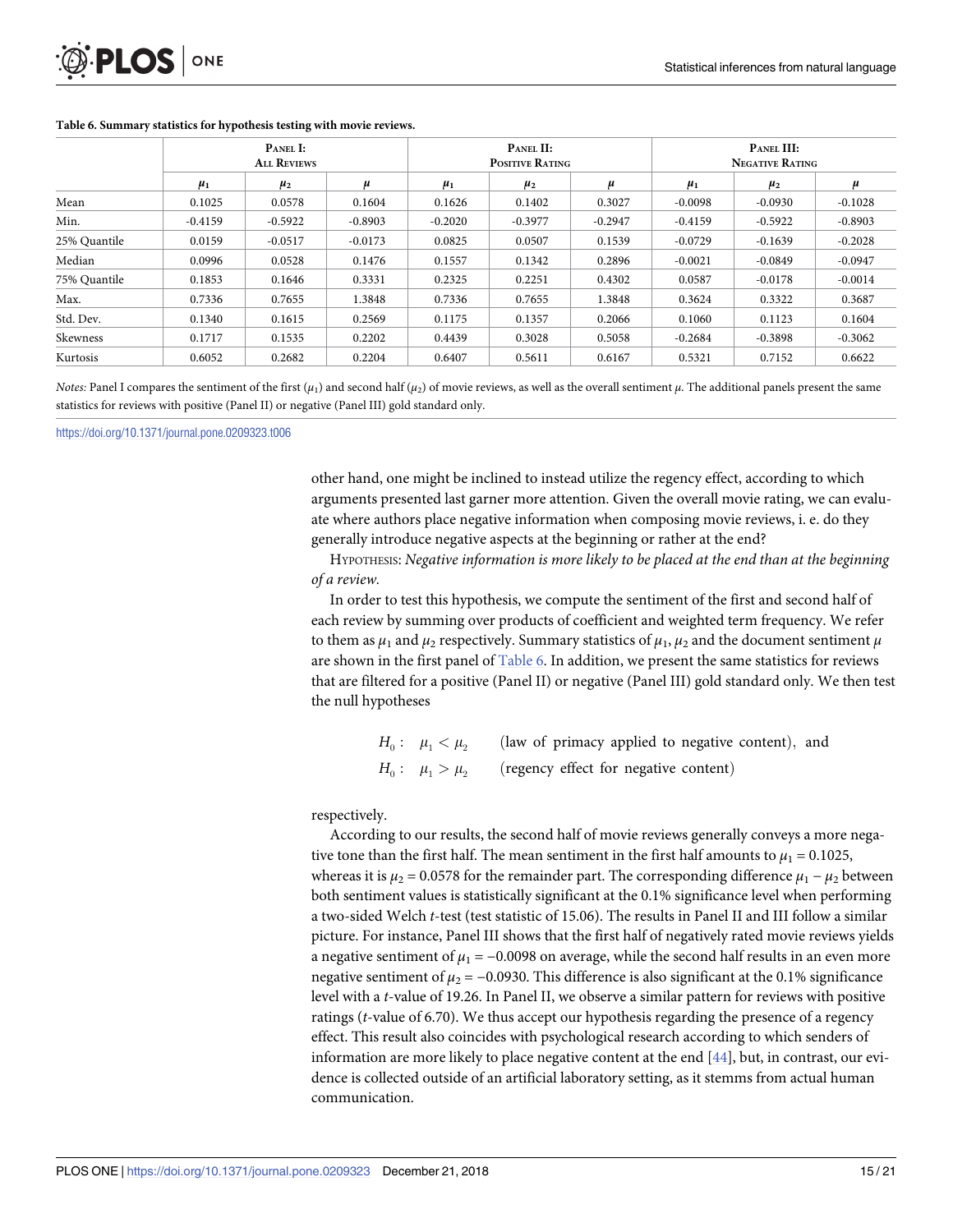#### **Response of financial markets to non-informative wording**

In our second application of hypothesis testing, we examine to what extent financial markets trade upon non-informative wording. Previous works have established a robust market response to fact-related information encoded in written materials, which is primarily measured by using the positive and negative word lists from Loughran-McDonald or Harvard IV. Yet it is unclear how the remaining words—which are not deemed as either positive or negative from a external standpoint and which we refer to as non-informative—are processed by markets. Consistent with classical economic theory, we expect that investors ignore these terms and, instead, solely focus on essential, fact-related information, i. e. clearly positive and negative cues.

HYPOTHESIS: *Financial markets are not distracted by the wording in corporate communication that falls outside the clearly delineated categories of positive and negative.*

Interestingly, we present empirical results in the following section which reject the above hypothesis and suggest the opposite. The extracted words from [Table](#page-11-0) 3 list the polarity terms that are statistically relevant for the investment decisions of traders. However, most of them are not necessarily classified as positive or negative according to the Harvard IV psychological or Loughran-McDonald finance-specific dictionary. We thus test our hypothesis by grouping all words into two categories according to the previous dictionaries: one group contains all words that are labeled as either positive or negative. This group represents all terms that feature an explicit, fact-based statement. The remaining entries form a group that can be characterized as non-informative wording. For instance, the latter contains entries such as *although* and *however*. We find that the perception of investors depends on many terms that feature no explicit positive or negative statement polarity. According to the Harvard IV dictionary, only 31.97% of the extracted words can be associated with a fact-based meaning, whereas 68.03% of the extracted words are expected not to contribute to the informative content. The Loughran-McDonald dictionary presents a similar picture. Here, the fact-based group contains 11.63% of all extracted words, while the remaining 88.37% can be regarded as non-informative wording.

Finally, we perform an *F*-test to validate whether the subset of words that are neither labeled as positive nor negative has a combined effect on stock returns. In the case of the Harvard IV dictionary, this results in an *F*-statistic of 5.37, which is statistically significant at the 0.1% level. Similarly, the *F*-statistic for the Loughran-McDonald dictionary numbers to 5.48, which is also significant the 0.1% level. We must thus reject our hypothesis and provide evidence that expressions deemed as non-informative wording by previous research have a statistically significant effect on financial markets.

#### **Discussion**

In the following, we discuss the implications of our research method as it not only improves understanding of natural language but also enables intriguing inferences in behavioral sciences. Furthermore, our research is highly relevant for practitioners seeking to operationalize natural language in Information Systems.

#### **Implications for behavioral sciences**

Understanding decision-making and providing decision support both increasingly rely upon computerized natural language processing. In contrast to many black-box methods from the domain of machine learning, our methodology provides a vehicle for content analysis and opinion mining that is fully comprehensible for deep insights. Specifically, it allows one to maintain high interpretability as it explains an effect in terms of the presence of individual words. It thus allows researchers to dissect the relationship between natural language and a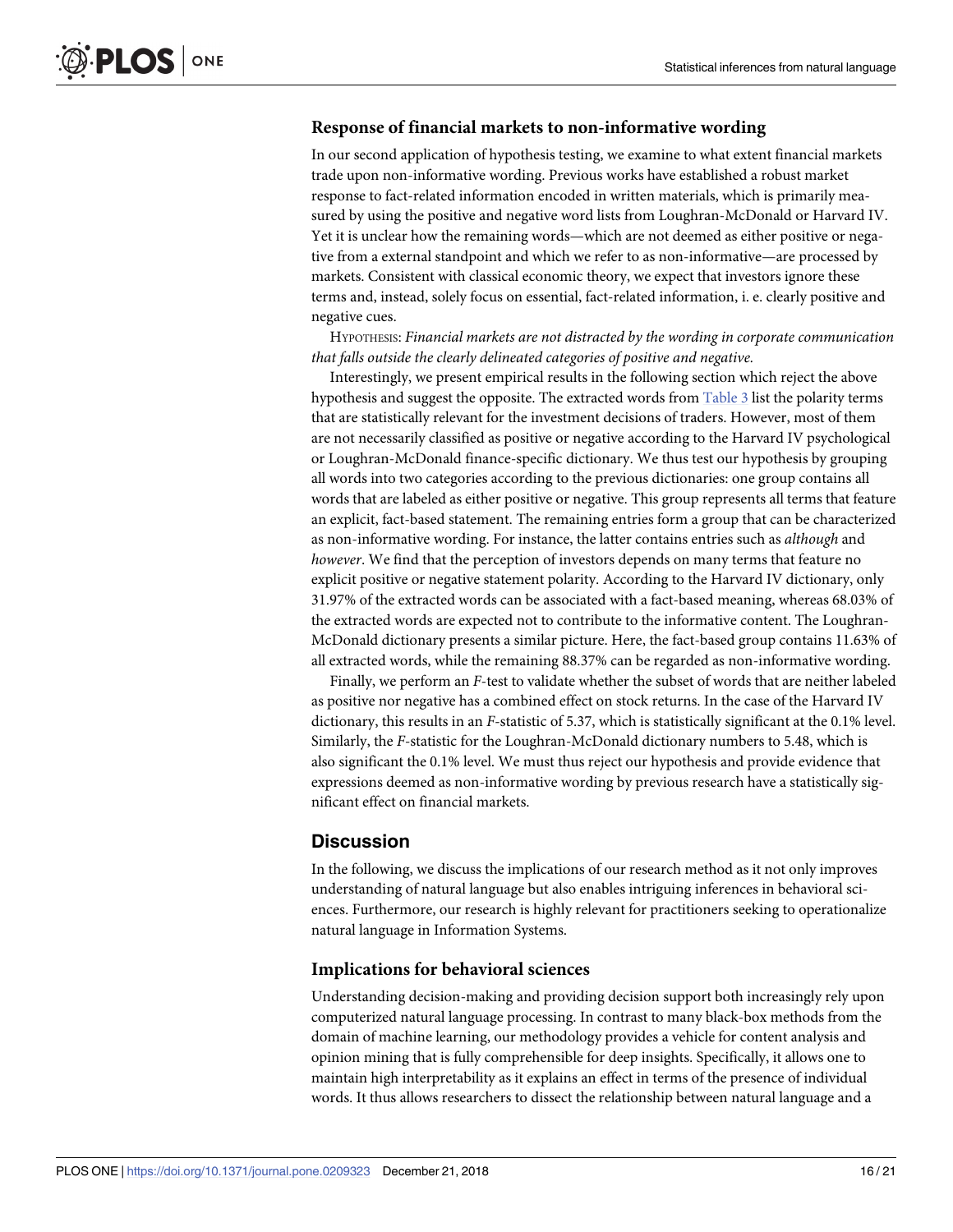given outcome variable. In addition, our approach goes beyond pre-defined dictionaries that classify words into groups of positive and negative words as we assign individual word weights to each word, thereby accounting for differences in the valence levels of words of the same polarity class.

Our results indicate that common, manually selected dictionaries from the literature, such as the Harvard IV psychological dictionary, are neither complete nor adequate for arbitrary domains. For instance, in the area of finance, they classify words as positive that are not necessarily interpreted positively by investors. To overcome these previous limitations, our methodology provides a means by which to automate the process of dictionary generation. Altogether, our study thus provides evidence that applications of dictionary-based sentiment analysis can be significantly improved when adapting the dictionaries to the corresponding domain.

#### **Applications**

Analyzing the perceptions of word choice and understanding the response to natural language on a granular level can yield new insights in a large number of use cases. In the following points, we illustrate prominent applications in the areas of both practice and research:

- **Recommender systems.** Recommender systems support users by predicting their rating or preference towards products or services, and, similarly, product reviews on web platforms guide individuals considering purchases. Yet it is unclear which expressions actually convey an opinion, even though this would allow for a better understanding of how judgments are formed. Our statistical inferences aid enterprises in identifying success factors of products, while they present researchers new opportunities to study behavioral theories at word level.
- **Social and behavioral sciences.** In the context of social interactions, it is highly relevant to understand how humans express and perceive information in natural language. Our methodology helps to answer various questions, such as which wording drives word-ofmouth. Moreover, it enables the identification of word choices that convey information regarding personality and psychology or linguistic cues that are linked to deception in human communication.
- **Finance.** Before exercising ownership in stocks, investors often consult financial disclosures and pay especially close attention to their soft content, such as linguistic style. To analyze the language in financial materials, researchers, investors and automated traders utilize the simple categorization of terms as either positive or negative. However, working with blackbox approaches or inferring the overall valence of a disclosure merely from term frequencies is prone to error, since companies often frame negative news using positive words. Our statistical procedure remedies this issue as it labels words based on their actual interpretation in financial materials. On the other hand, regulators can utilize our mechanism to put in place effective warning mechanisms for disclosures whose content can provoke critical market developments.
- **Marketing.** Practitioners in the field of marketing strive to understand how people perceive language in advertisements and press releases. Here, a granular understanding on a wordby-word basis would enable them to carefully consider phrasing in order to enhance sales. In addition, marketing teams could utilize our inference technique to make early predictions regarding the success of ad campaigns, product launches or the popularity of product attributes. In this vein, our method can identify words that influence customers in a positive or negative direction.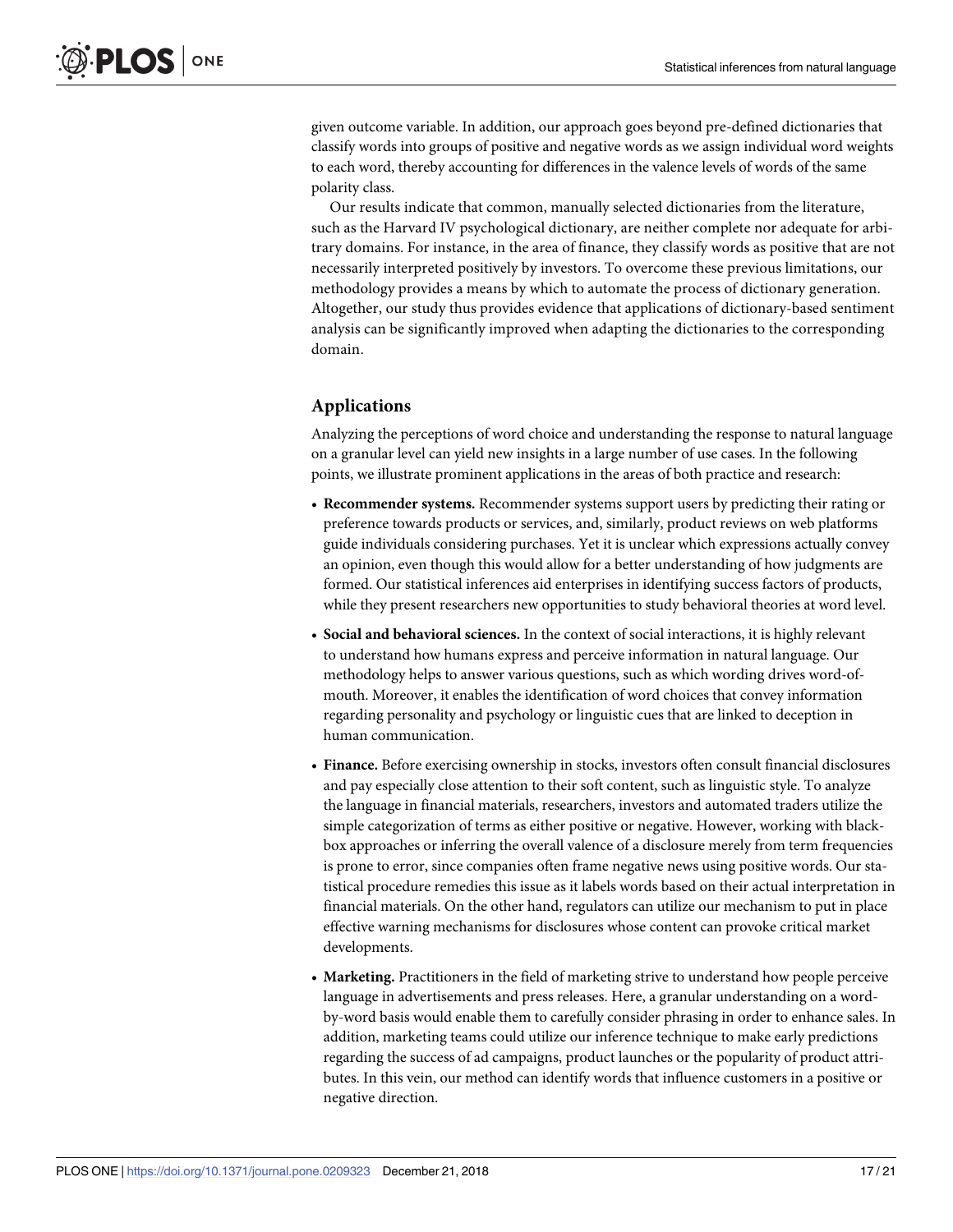These examples highlight several prominent applications that benefit from a granular understanding of language at word level.

Ultimately, it is hoped that the contributions and advantages presented in this paper—such as quantifying the reception of language—will become an important tool in future research papers. Application of this method can yield novel insights into behavioral research questions regarding the information processing of natural language. This should help those in the field of social sciences to add to the growing body of knowledge on the role of behavior in individual decisions and population-wide outcomes, such as voting, consumer demand, information sharing, product evaluation and opinion aggregation. As demonstrated in this paper, our methodology has the potential to enable unprecedented opportunities in terms of validating behavioral research outside of existing laboratory setups. Yet it also fuels innovations in the theoretical advancement and formalization of theories as its high interpretive power facilitates new discoveries.

#### **Limitations and opportunities for future research**

Our approach gauges the domain-specific effects of words or *n*-grams based on a decision variable. A sufficient number of labeled training data is thus a necessary prerequisite to extract statistically relevant terms from documents. However, at the same time, this presents also the strength of our approach as we explain the variation in the dependent variable through word use.

This work is targeted at the vast number of users of dictionary-based approaches. The objective behind dictionaries is that they obtain polarity scores that are context-independent. For instance, each term has the same polarity independent of whether it is a main-/sub-clause, the beginning/end of a text or used in metaphor. These are known issues in computer science, since an exact understanding of language remains a daunting undertaking. As a remedy, we suggest the following extension to our framework: if desired, one could extend the LASSObased approach with a hierarchical formulation, such that terms are associated with contextspecific polarity score; however, the resulting caveats are a larger corpora, the challenges from a context-dependent interpretation and the mismatch with the majority of dictionary-based use cases.

We implemented our statistical inferences as a L1-norm-based optimization problem with confidence intervals from the Post-LASSO. This framework comes with the following limitations, for which we also name straightforward remedies. One the one hand, dependent variables with other distributional assumptions can be easily handled by fitting the framework with a fully Bayesian approach that relies upon Markov chain Monte Carlo (MCMC) sampling. On the other hand, the Post-LASSO makes mathematical assumptions regarding the derivation of the confidence intervals. As an alternative, one can either revert to the significance test from [\[38\]](#page-21-0) or again utilize a MCMC-based estimation. The latter is especially prone to co-occurrence patterns of words when computing confidence intervals. Notably, the two aforementioned adaptations do not change the overall model specification but merely exchange the underlying estimation technique.

#### **Summary**

Understanding the decision-making of individuals, enterprises and organizations presents a fundamental pillar of behavioral research. However, the challenges associated with processing natural language have been largely associated with simple decision models featuring predominantly structured data. Yet an unparalleled source of information is encoded in unstructured formats, and especially textual materials. The reasons behind this are multifaceted, including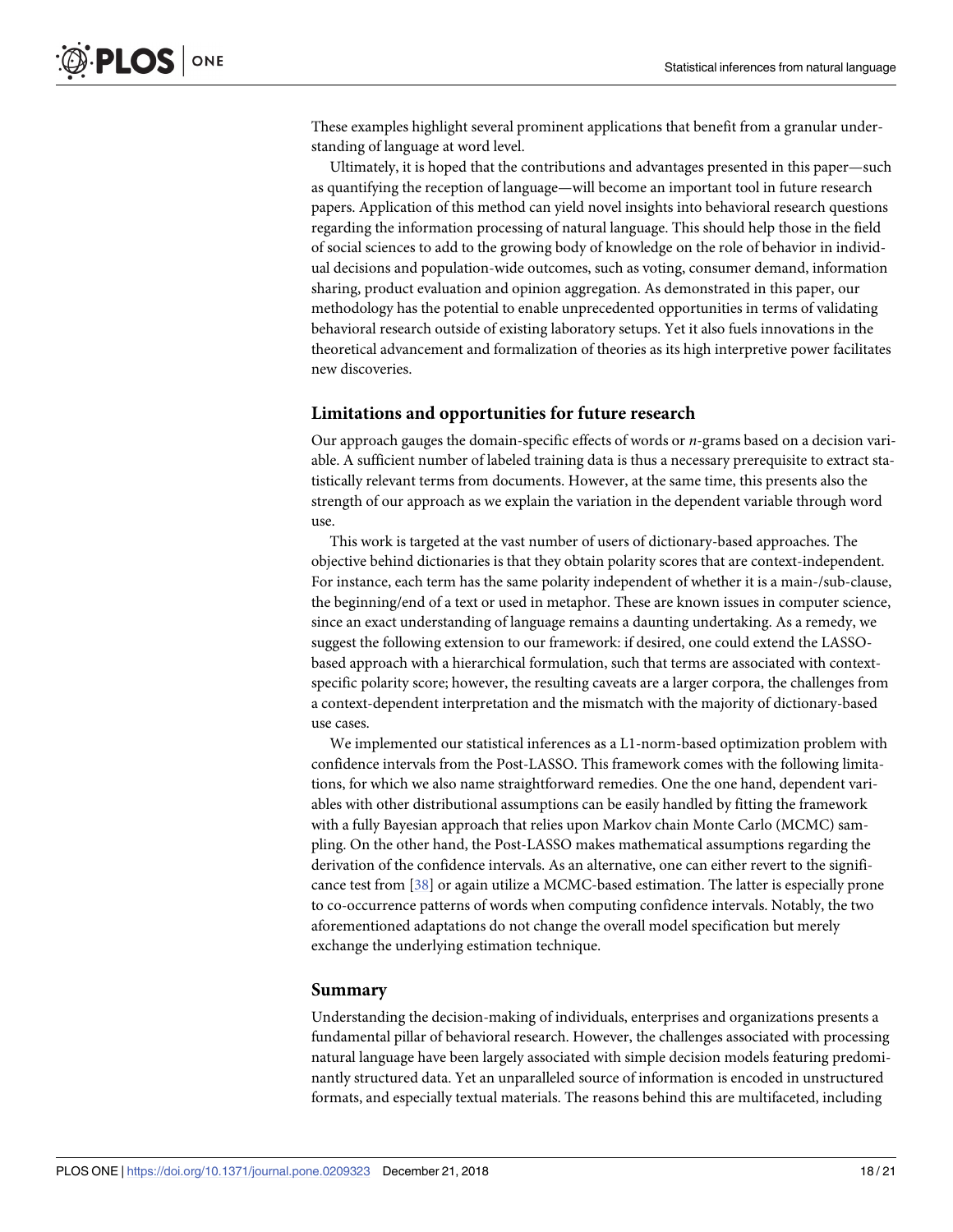<span id="page-19-0"></span>the recent advent of the big data era and the increasing availability of data through the World Wide Web, which has made a vast number of written documents—such as user-generated content and news—available to the public.

Past research has laid the groundwork for inferring the polarity of written contents, albeit in a manner that is usually limited to a few psychological dictionaries that classify single terms. Such approaches work almost out-of-the-box and thus seem promising at first, but entail inevitable and major shortcomings. The elements of these word lists are selected *ex ante* by manual inspection and subjective judgment. As such, our paper exposes the weaknesses of common dictionary methods: they only allow one to assess the overall polarity of documents and not of individual expressions, thereby leaving any deeper insights in the underlying text processing untapped. In addition, they often prove insufficient in adequately reflecting the domain-specific perception of a given audience.

As a remedy, this paper proposes the use of LASSO regularization as a form of variable selection to extract relevant words that statistically impact decisions. Social science researchers can greatly benefit from such a procedure, as it infers *ex post* relevant terms based on the outcome of a decision. It can therefore efficiently adapt to domain-specific peculiarities of narratives and discriminate between subtle polarity levels across words.

#### **Supporting information**

**S1 [Supplementary](http://www.plosone.org/article/fetchSingleRepresentation.action?uri=info:doi/10.1371/journal.pone.0209323.s001) Materials. This document contains additional analyses and methodological details.**

(PDF)

#### **Acknowledgments**

The valuable contributions of Ryan Grabowski are gratefully acknowledged.

#### **Author Contributions**

**Conceptualization:** Nicolas Pröllochs, Stefan Feuerriegel, Dirk Neumann.

**Data curation:** Nicolas Pröllochs, Stefan Feuerriegel.

Formal analysis: Nicolas Pröllochs, Stefan Feuerriegel.

**Resources:** Dirk Neumann.

**Supervision:** Dirk Neumann.

Visualization: Nicolas Pröllochs, Stefan Feuerriegel.

**Writing** – **original draft:** Nicolas Pröllochs, Stefan Feuerriegel.

**Writing – review & editing:** Nicolas Pröllochs, Stefan Feuerriegel.

#### **References**

- **[1](#page-1-0).** Fuller CM, Biros DP, Burgoon J, Nunamaker J. An Examination and Validation of Linguistic Constructs for Studying High-Stakes Deception. Group Decision and Negotiation. 2013; 22(1):117–134. [https://doi.](https://doi.org/10.1007/s10726-012-9300-z) [org/10.1007/s10726-012-9300-z](https://doi.org/10.1007/s10726-012-9300-z)
- **[2](#page-1-0).** Jensen ML, Averbeck JM, Zhang Z, Wright KB. Credibility of Anonymous Online Product Reviews: A Language Expectancy Perspective. Journal of Management Information Systems. 2013; 30(1):293– 324. <https://doi.org/10.2753/MIS0742-1222300109>
- **[3](#page-1-0).** Anderson RE, Jolson MA. Technical Wording in Advertising: Implications for Market Segmentation. Journal of Marketing. 1980; 44(1):57. <https://doi.org/10.2307/1250035>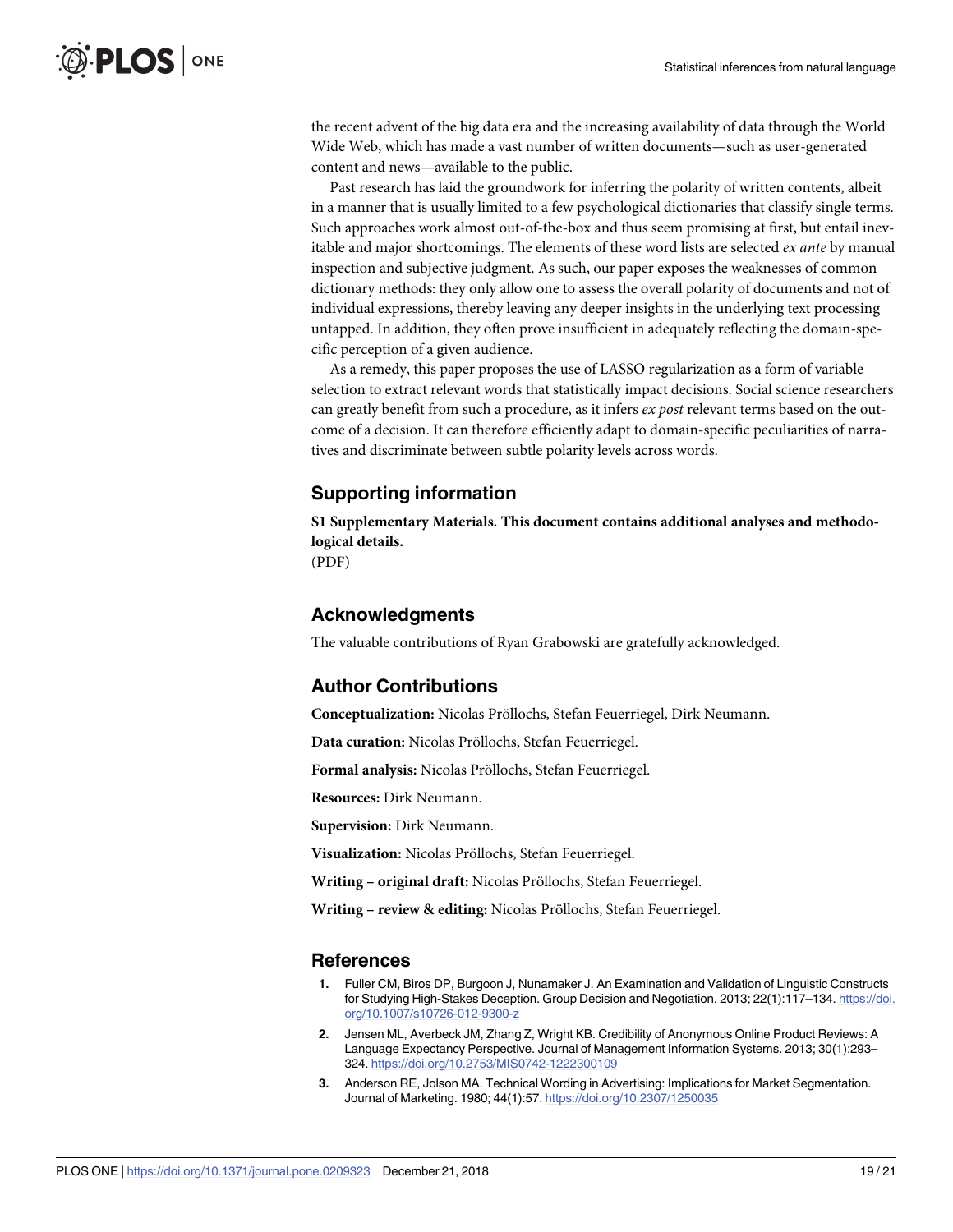- <span id="page-20-0"></span>**[4](#page-1-0).** Goh KY, Heng CS, Lin Z. Social Media Brand Community and Consumer Behavior: Quantifying the Relative Impact of User- and Marketer-Generated Content. Information Systems Research. 2013; 24 (1):88–107. <https://doi.org/10.1287/isre.1120.0469>
- **[5](#page-1-0).** Bosman R, Kräussl R, Mirgorodskaya E. The "Tone Effect" of News on Investor Beliefs: An Experimental Approach. CFS Working Paper Series. 2015; 522(1):1–76.
- **[6](#page-1-0).** Baumeister RF, Bratslavsky E, Finkenauer C, Vohs KD. Bad Is Stronger Than Good. Review of General Psychology. 2001; 5(4):323–370.
- **[7](#page-1-0).** Berry DS, Hiller WS, Mueller JS, Pennebaker JW. Linguistic Bases of Social Perception. Personality & Social Psychology Bulletin. 1997; 23(5):526–548. <https://doi.org/10.1177/0146167297235008>
- **[8](#page-2-0).** Pennebaker JW, Mehl MR, Niederhoffer KG. Psychological Aspects of Natural Language Use: Our Words, Our Selves. Annual Review of Psychology. 2003; 54:547–577. [https://doi.org/10.1146/annurev.](https://doi.org/10.1146/annurev.psych.54.101601.145041) [psych.54.101601.145041](https://doi.org/10.1146/annurev.psych.54.101601.145041) PMID: [12185209](http://www.ncbi.nlm.nih.gov/pubmed/12185209)
- **[9](#page-2-0).** Agarwal R, Dhar V. Big Data, Data Science, and Analytics: The Opportunity and Challenge for IS Research. Information Systems Research. 2014; 25(3):443–448. <https://doi.org/10.1287/isre.2014.0546>
- **[10](#page-2-0).** Villarroel OF, Ludwig S, de Ruyter K, Grewal D, Wetzels M. Unveiling What Is Written in the Stars: Analyzing Explicit, Implicit, and Discourse Patterns of Sentiment in Social Media. Journal of Consumer Research. 2017; 43(6):875–894.
- **[11](#page-2-0).** Bollen J, Mao H, Zeng X. Twitter Mood Predicts the Stock Market. Journal of Computational Science. 2011; 2(1):1–8. <https://doi.org/10.1016/j.jocs.2010.12.007>
- **[12](#page-2-0).** Pang B, Lee L. Opinion Mining and Sentiment Analysis. Foundations and Trends in Information Retrieval. 2008; 2(1):1–135. <https://doi.org/10.1561/1500000011>
- **[13](#page-2-0).** Tetlock PC. Giving Content to Investor Sentiment: The Role of Media in the Stock Market. Journal of Finance. 2007; 62(3):1139–1168. <https://doi.org/10.1111/j.1540-6261.2007.01232.x>
- **[14](#page-2-0).** Lim EP, Chen H, Chen G. Business Intelligence and Analytics. ACM Transactions on Management Information Systems. 2013; 3(4):1–10. <https://doi.org/10.1145/2407740.2407741>
- **[15](#page-2-0).** Shen W, Hu YJ, Rees J. Competing for Attention: An Empirical Study of Online Reviewers' Strategic Behaviors. MIS Quarterly. 2015; 39(3):683–696. <https://doi.org/10.25300/MISQ/2015/39.3.08>
- **[16](#page-2-0).** Stieglitz S, Dang-Xuan L. Emotions and Information Diffusion in Social Media: Sentiment of Microblogs and Sharing Behavior. Journal of Management Information Systems. 2013; 29(4):217–248. [https://doi.](https://doi.org/10.2753/MIS0742-1222290408) [org/10.2753/MIS0742-1222290408](https://doi.org/10.2753/MIS0742-1222290408)
- **[17](#page-2-0).** Xu SX, Zhang XM. Impact of Wikipedia on Market Information Environment: Evidence on Management Disclosure and Investor Reaction. MIS Quarterly. 2013; 37(4):1043–1068. [https://doi.org/10.25300/](https://doi.org/10.25300/MISQ/2013/37.4.03) [MISQ/2013/37.4.03](https://doi.org/10.25300/MISQ/2013/37.4.03)
- **[18](#page-2-0).** Pröllochs N, Feuerriegel S, Neumann D. Generating Domain-Specific Dictionaries Using Bayesian Learning. In: 23rd European Conference on Information Systems (ECIS). Münster, Germany; 2015.
- **[19](#page-2-0).** Pröllochs N, Feuerriegel S, Neumann D, When Words Matter Most: Tailoring Domain-Specific Dictionaries with Decision Analytics. In: Conference on Information Systems and Technology (CIST 2015). Philadelphia, PA, USA; 2015.
- **[20](#page-3-0).** Thet TT, Na JC, Khoo CSG. Aspect-Based Sentiment Analysis of Movie Reviews on Discussion Boards. Journal of Information Science. 2010; 36(6):823–848. [https://doi.org/10.1177/](https://doi.org/10.1177/0165551510388123) [0165551510388123](https://doi.org/10.1177/0165551510388123)
- **[21](#page-3-0).** Ravi K, Ravi V. A Survey on Opinion Mining and Sentiment Analysis: Tasks, Approaches and Applications. Knowledge-Based Systems. 2015; 89:14–46. <https://doi.org/10.1016/j.knosys.2015.06.015>
- **[22](#page-3-0).** Henry E. Are Investors Influenced by How Earnings Press Releases are Written? Journal of Business Communication. 2008; 45(4):363–407. <https://doi.org/10.1177/0021943608319388>
- **[23](#page-3-0).** Tetlock PC, Saar-Tsechansky M, Macskassy S. More Than Words: Quantifying Language to Measure Firms' Fundamentals. Journal of Finance. 2008; 63(3):1437–1467. [https://doi.org/10.1111/j.1540-6261.](https://doi.org/10.1111/j.1540-6261.2008.01362.x) [2008.01362.x](https://doi.org/10.1111/j.1540-6261.2008.01362.x)
- [24](#page-3-0). Manning CD, Schütze H. Foundations of Statistical Natural Language Processing. Cambridge, MA: MIT Press; 1999.
- **[25](#page-4-0).** Baccianella S, Esuli A, Sebastiani F. SentiWordNet 3.0: An Enhanced Lexical Resource for Sentiment Analysis and Opinion Mining. In: LREC 2010 Proceedings; 2010. p. 2200–2204.
- **[26](#page-4-0).** Oliveira N, Cortez P, Areal N. Stock Market Sentiment Lexicon Acquisition Using Microblogging Data and Statistical Measures. Decision Support Systems. 2016; 85(5):62–73. [https://doi.org/10.1016/j.dss.](https://doi.org/10.1016/j.dss.2016.02.013) [2016.02.013](https://doi.org/10.1016/j.dss.2016.02.013)
- **[27](#page-4-0).** Abbasi A, Sarker S, Chiang RH. Big Data Research in Information Systems: Toward an Inclusive Research Agenda. Journal of the Association for Information Systems. 2016; 17(2):3. [https://doi.org/10.](https://doi.org/10.17705/1jais.00423) [17705/1jais.00423](https://doi.org/10.17705/1jais.00423)